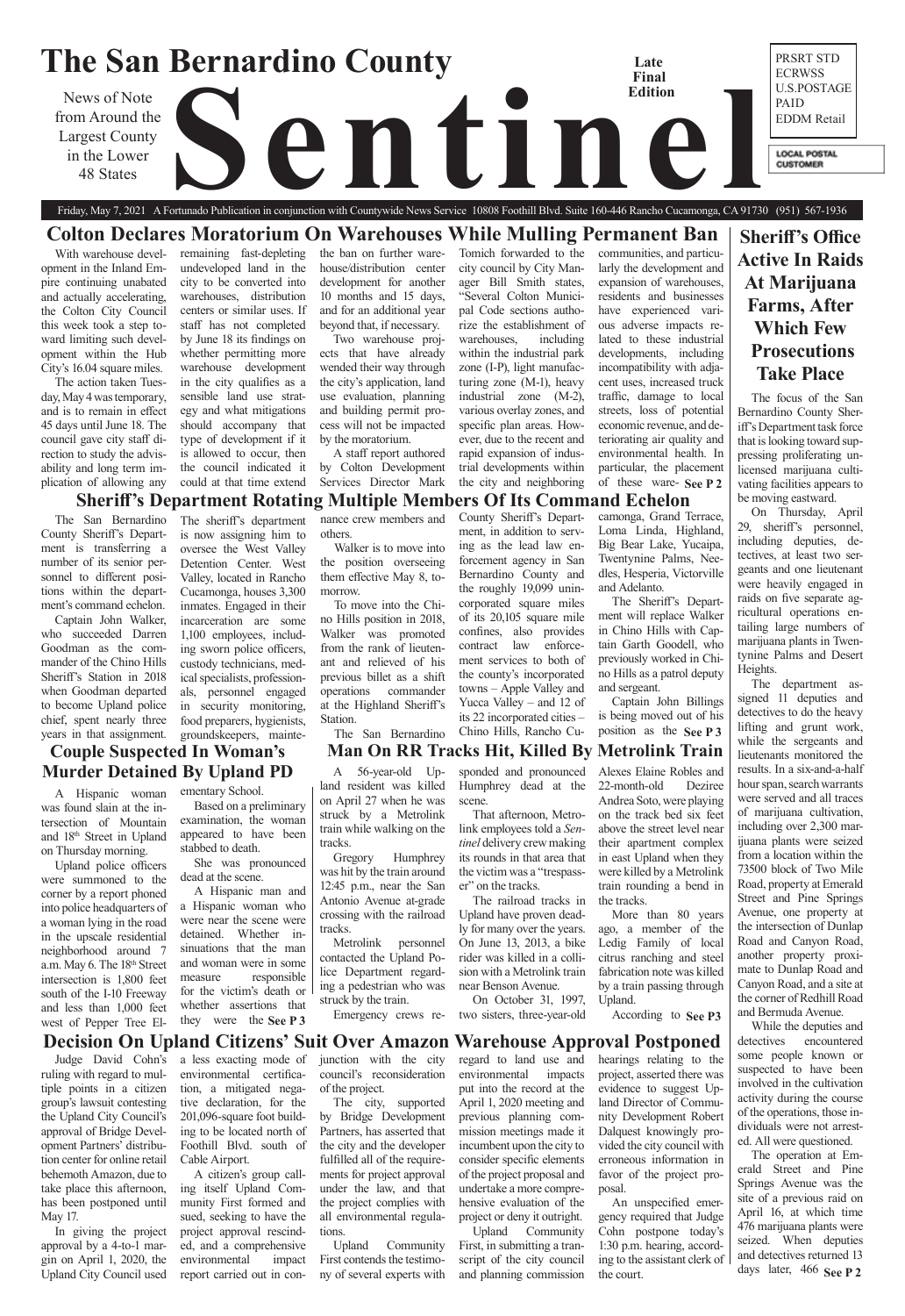**San Bernardino County Sentinel Page 2**

## **The San Bernardino County**

**Sentinel** Published in San Bernardino County. The Sentinel's main office is located at 10788 Civic Center Drive in Rancho Cucamonga, CA 91730 A Fortunado Publication in conjunction with Countywide News Service Mark Gutglueck, Publisher **Call (951) 567-1936**

# **to learn of locations where the Sentinel is available or to provide news tips**

**With Developable Land In Colton Dwindling, City Officials Are Now Acutely Conscious That Going Along With Developers Seeking To Make A Quick Buck By Constructing Warehouses May Not Be The Soundest Land Use Policy** *from front page*

The report defines warehouses as "any use for the conduct, business, or management of storing, safekeeping, freight forwarding, handling, keeping inventory, and/or distribution activities for any product or component, including but not limited to goods, wares, consumer products, materials, or merchandise, partially or wholly within an enclosed space, building, or other structure."

# **SBC Sheriff's Office Maintaining Anti-Marijuana Ethos In Face Of Legalization**  *from front page*

*Continued on Page 3*

*10808 Foothill Blvd., Suite 160-446 Rancho Cucamonga, CA 91730 SBCSentinel@yahoo.com Legal Notice Department 909 957 9998 Message Line 909-276 5796*

# **Friday, May 7, 2021**

houses, distribution centers, and logistics facilities, including related uses and truck storage facilities within the city are a current and immediate threat to public health, safety, and welfare. As a result, the city requires time to study the adverse impacts of warehouses and truck storage facilities and develop comprehensive policy guidance to address the adverse impacts."

\* Increased impacts from improperly overloaded trucks."

Tomich's report notes that "Logistics and industrial developments are an important part of the city's, State, and national economy and provide both positive and negative impacts on the community. Currently, such developments, and in particular warehouses, have been in high demand due to the growing economy and decrease in vacant, develop-

able land. The city's zoning code, codified in Title 18 of the Colton Municipal Code, is dated and does not give the city adequate tools or assurances to address the issues created by warehouses. For example, there are not sufficient policies and standards that would prevent the siting a warehouse of significant size and height immediately adjacent to a residence or school."

Additionally, according to the report, "Warehouse uses, by their nature, generate significant truck traffic that often occurs on a 24-hour and daily basis, based upon the needs of the business. Truck traffic can cause traffic congestion, detrimental air quality, noise, vibration, and disruption to the peace and quiet that is necessary for the enjoyment of residential neighborhoods and efficacy of educational uses. These trucks travel on truck routes as well as other streets to reach their destinations and pose unique and challenging traffic issues because of their sheer size, such as:

\* Increased safety risk for smaller vehicles, pedestrians, and bicyclists;

\* Damage to city streets and property/facilities from collisions (reported and unreported); i.e., street lights, traffic signal equipment, signs, trees, curbs, medians, etc.;

\* Traffic congestion and reduced levels of service on streets and at intersections; and

Tomich noted that "Diesel engines emit a complex mixture of air pollutants, including both gaseous and solid material." The solid material, Tomich said, is of the size "most associated with adverse health effects of the air pollutants that have ambient air quality standards. These health effects include cardiovascular and respiratory hospitalizations, and premature death."

In addition, Tomich said, "The trucks also cause noise and vibrations when traveling on the roadways next to residential areas and educational uses. The increase in industrial developments, and particularly warehouses, in recent years and the resulting increase in truck traffic has most likely made the conditions worse for the residents and students who reside or go to school adjacent to major roadways and especially adjacent to truck routes."

Tomich asked the city council to provide staff with an opportunity to "study and develop policy guidance to ensure there is logical relationship between the placement of warehouses and available truck routes to avoid the deleterious effects of

routing trucks past sen-

sitive uses. Without additional policy guidance, the establishment, expansion, and modification of warehouses and truck storage facilities pose an immediate threat to the public health, safety, and welfare. To avoid any further aforementioned adverse impacts, staff recommends that the city council consider adopting a moratorium on the establishment, expansion, or modification of warehouses and truck storage facilities that are located throughout the city. The moratorium would allow for a measured approach to study and develop appropriate policies and development standards to address warehouses."

With Councilman John Echeverria absent, the council voted 6-to-0 to declare the moratorium.

Going forward over the next six weeks, Tomich and staff will endeavor to meet with landowners, businesses, residents, schools, and other elements of the community to hear their concerns relating to further warehouse development, examine the environmental and health impacts on the community from warehouses and truck-related uses to determine the mitigation measures necessary to better protect the community from those impacts, including siting criteria, distance separation, sound walls, alternative pavement materials to reduce noise, and programs related to improv-

ing community's health.

Tomich and staff will also consider incompat-

ibility issues warehouses and other land uses, while looking at buffering between them, and the possible adjustment of hours of operations, and transitioning some industrial areas to alternative land uses. Staff will seek to identify currently existing warehouses that are legal nonconforming uses, no longer legal-non-conforming uses and illegally operating warehouses with a mind to phasing them out of operation. Staff will examine alternative pavement materials to reduce the long-term maintenance costs of roads heavily traveled by trucks and determine whether designated truck routes can be modified to provide the most efficient truck routes and ensure the best protection of the residential areas and educational uses. Staff will look at the character-

istics of different types of warehouses to understand impacts and develop land use recommendations for various types of facilities, including cataloging the existing points of origin and destination for large trucks to formulate land use recommendations and preferences for locating large warehouses. Staff is to also evaluate existing and projected utilization and capacity of designated truck routes and nondesignated truck routes, including providing socalled "last mile" recommendations for moving trucks on non-designated truck routes.

Staff will also perform a fiscal impact analysis to obtain a more accurate accounting of the revenues generated from warehouses to see if the money they provide to the city through taxes and other means exceeds the city's costs for providing the city's warehouses with services.

new seedlings were well on their way to maturity.

Despite the vigor with which the sheriff's depart-

ment is carrying out its anti-marijuana cultivation operations, there is a question as to the program's legitimacy in the face of shifting societal, attitudinal and legal standards. 1996's Proposition 215, the Compassionate Use of Marijuana Act, legalized marijuana for medicinal purposes. Nevertheless, marijuana remained outlawed for recreational use. In San Bernardino County, in particular, local authorities in past de-

cades made a public show of being officially opposed to the use of marijuana in any form. Collectively, they continued to disallow the sale or distribution of marijuana for medical use by denying permits to those seeking to establish dispensaries. This led to the intensification of a widespread underground

marijuana distribution network, one which in any event had already existed prior to the passage of Proposition 215. That black market continued to flourish, at an even greater intensity than before, continuing to expose those below the age of majority to easy marijuana availability.

Corruption of local law enforcement persisted, with anywhere from a quarter to a third of police officers routinely carrying a quantity of the drug in their patrol cars to use as a pretext for detaining, citing, arresting or taking physical action against citizens encountered in the field.

In 2012, public officials in Needles, the county's least populated and easternmost city with 4,900 residents on the shore of

the Colorado River, elected to take advantage of its location at the gateway to California, becoming the first of the county's 24 municipalities to bow to the new social reality, clearing the way for five licensed marijuana dispensaries to operate within its city limits. In July 2014, San Bernardino City Attorney

his view that the cost and difficulty of shutting down dispensaries made enforcement of the city's ban on the enterprises "futile."

In 2016, Proposition 64, the Adult Use of Marijuana Act, was passed by California's voters.

The City of Adelanto, which was not on the best of financial footing,

Gary Saenz, taking stock of the number of pot shops sprouting up in the county's largest city, offered vantage of the law, seeking to open the city to large scale marijuana cultivation operations as well as manufacturing concerns processing and wielding the plant into edibles and poultices for physical maladies, a strategy its elected officials said would generate substantial revenue for the city. It further legalized dispensaries and pot shops. In Barstow, 39 miles north, Rich Harpole, had

moved rapidly to take ad-

acceded to the elected position of city councilman after spending all of his adult working life after he left the military as a police officer. In his 24 years with the Barstow Police Department, Harpole had risen to the rank of lieutenant before retiring. A primary element of his assignment during his last decade-and-a-half with the police force was overseeing drug interdiction efforts. In the 1980s, 1990s and 2000s, Harpole had participated directly or indirectly in the arrest of more than 2,000 marijuana law offenders. After he retired, Harpole was elected to the Barstow City Council. With Proposition 64's passage, Barstow like most of the other cities in San Bernardino County fell into a state of paralysis,

stalling either deliberately or inadvertently in the face of the change in the law. By 2019, when the city got around to looking into updating its ordinances regarding both medical and recreational marijuana sales, Harpole was made chairman of an ad-hoc committee, which was to look at the ins and outs of allowing the cultivation, sale, distribution, and manufacturing of marijuana, cannabis or cannabis-based products in the city, pursuant to a licensing or permitting regime, one that would entail requirements that such operations meet a set of criteria, be licensed as businesses within the city and be subject to a tax specifically levied on the growers of marijuana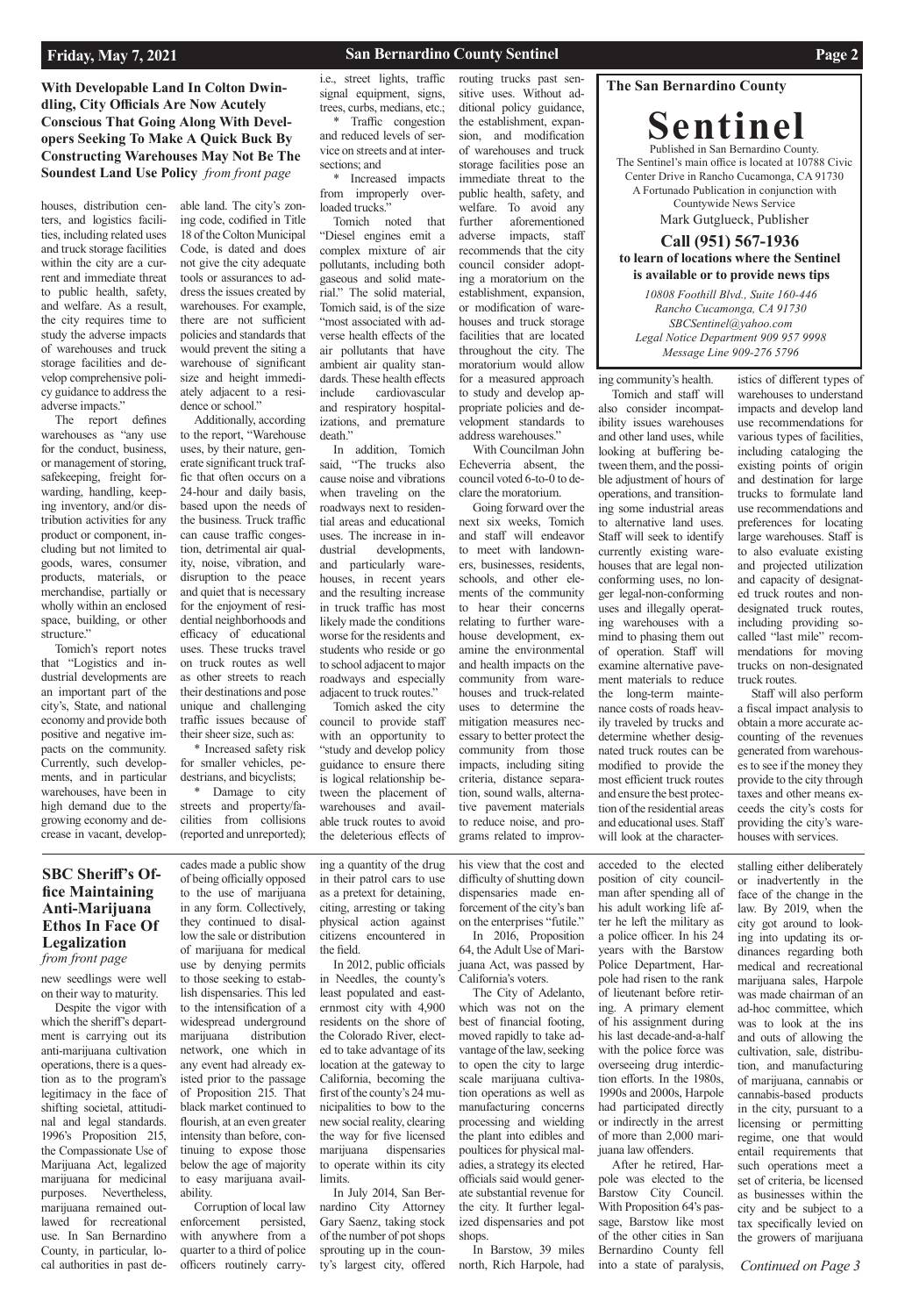# **Chino Solons Appoint Walt Pocock To Succeed Mark Hargrove As Councilman**

**juana Odyssey Became Known, Harpole** 

**Left The State** *from page 2*

or the manufacturers and purveyors of cannabis or cannabis-based products. The bottom line was that the City of Barstow was going to make sure it got its cut of revenue to be made from the newfound tolerance of marijuana as an acceptable intoxicant. Harpole, who had spent the most productive years of his life as a crusader against marijuana, now had the opportunity to make sure his former employer, through whom he receives his \$82,000 per year pension, brings in plenty of cannabis cash.

In April 2019, it became publicly known that Harpole was the architect of how at least 15 percent of the money from the sale of marijuana in Barstow would flow into the City of Barstow's coffers. Overnight, Harpole had become the poster boy for hypocritical law enforcement officers ready to bust people at a moment's notice for smoking a joint, while remaining simultaneously prepared to take in money from the sale of marijuana as long as it made its way into their pockets, the more the better.

It is the specter of Harpole, who never actually worked for the sheriff's department but rather for Barstow PD, that is in part preventing the sheriff's department from criminally charging those pursuing the enterprise of growing massive amounts of marijuana in the desert.

Indeed phenomenal numbers of plants are being germinated and grown, using both the desert sun and artificial lights.

In the face of California's seismic cultural shift that was signaled by the passage of Proposition 64, San Bernardino County officials at virtually every level were stymied. The traditional stand they had uniformly, or almost uniformly, taken against the drug was compromised, and if they insisted on slamming the door on the would-be entrepreneurs looking to traffic in the substance now that it was legal, they ran a degree of risk. Still, the sheriff's office in 2017, 2018, 2019, into 2020 and yet now is hewing to the traditional ethos that considers the proliferation of cannabis to be anathema to an orderly community. Only in Adelanto, where the political leadership was on the take and receiving sizable kick-

backs from the marijuana entrepreneurs, did the eted cannabis industry moguls who were making large scale donations to the members of the city council had their operations intruded upon by the sheriff's office, the political leadership in Adelanto could reverse the action a previous city council had taken in 2002, when the Adelanto Police Department was closed out and the sheriff's department was contracted with to provide the city with law enforcement coverage. In order not to upset the pay-for-play deals in place in Adelanto, the sheriff's department allowed, while the ruling coalition of Mayor Rich Kerr and councilmembers Jermaine Wright, John Woodard and later Councilwoman Joy Jeannette remained intact, virtually any cannabis-related undertaking within the city limits of Adelanto licensed or not alone.

Elsewhere, it was a different story.

Despite California's enactment of the Adult Use of Marijuana Act, under federal law marijuana remains a Schedule 1 narcotic considered as dangerous as heroin and cocaine and subject to very stiff federal penalties. Since 1999, the San Bernardino County Sheriff's Department had been participating in and re-

*Continued on Page 4* An issue is the ostensible versus actual success of the eradication effort. There is no doubt a substantial amount of marijuana has been seized and destroyed in the course of the department's operations. Nevertheless, observers have a real sense that those whose activities have been foreclosed are the less sophisticated domestic cultivators and a statistical cross section of the massive number of foreign marijuana farm operators. Both statistical analysis of available infor-

Eradication/Suppression Program. Even in the aftermath of the voters' 2016 passage of the Adult Use of Marijuana Act, Sheriff John McMahon, with the consent of the board of supervisors, applied for and continued to receive those grants, which he then used to offset some, though not all, of his department's costs in going after marijuana cultivators. Given the ground rules

under which that effort has proceeded, some people, including ones who favor the anti-marijuana crusade and those opposed to it, have come to wonder if McMahon isn't himself smoking copious quantities of the product his deputies have been seizing.

Indeed, there is an undeniably schizophrenic quality to the sheriff's department's effort.

The task force has been prodigiously effective in eradicating the crops it has found. Along the way, it has identified hundreds of people involved in those operations, from the owners of the property where the farms exist, to the farmers themselves, to the investors putting up the capital to give the farmers the equipment and wherewithal to set up the operations, to the workers at the farms to the lower level operatives who then harvest, cure, package and

men and their customers. Yet very few of those identified as participating in these operations have been arrested, let alone prosecuted. Those arrested have been rapidly released from custody, and not charged by the district attorney's office with any offense relating to unlicensed marijuana cultivation. In the relatively rare instances where arrests have occurred, it has generally been for crimes unrelated to the cultivation or marketing of marijuana, criminal offenses that in the course of the task force's operations came to their attention.

| crowning<br>In<br>the<br>achievement of his more<br>than three decades of<br>public service in Chino.<br>Planning Commissioner<br>Walt Pocock on May 4<br>was named District 2 city<br>councilman to replace the<br>late Mark Hargrove.<br>With Mayor Eunice | Ulloa not in attendance,<br>the remaining members<br>of the council - Marc Lu-<br>cio, Karen Comstock and<br>Christopher Flores - chose<br>Pocock to fill the remain-<br>der of Hargrove's term,<br>due to elapse in 2022.<br>Hargrove died on March<br>28, creating a vacancy that      | could be left vacant, filled<br>by appointment or filled<br>through a special election<br>that the San Bernardino<br>County Registrar of Vot-<br>ers Office said would cost<br>\$250,000 to conduct.<br>The council deemed<br>Pocock, 78, a 1960 Pomo-<br>na High School graduate,         | best suited to the job. With<br>his late wife, Dolores,<br>whom he married in 1976,<br>Pocock ran Palo Verde<br>Landscape Management.<br>He has long been active<br>in the Kiwanis Club, of<br>which he is now president.<br>He served on the Chino<br>Services<br>Community             | Commission from 1994<br>to 2000, and has been on<br>the planning commis-<br>sion for 21 years and four<br>months. He is an Edwin<br>Rhodes Community Ser-<br>vice Award recipient.<br>A consideration in ap-<br>pointing Pocock was his                                                   | declaration that he would<br>not run to remain on the<br>council in 2020, such that<br>the appointment would<br>not confer the advantage<br>of incumbency on any of<br>the candidates vying in<br>the 2022 District 2 race.<br>He is to be sworn into<br>office on May 18.                            |
|--------------------------------------------------------------------------------------------------------------------------------------------------------------------------------------------------------------------------------------------------------------|------------------------------------------------------------------------------------------------------------------------------------------------------------------------------------------------------------------------------------------------------------------------------------------|--------------------------------------------------------------------------------------------------------------------------------------------------------------------------------------------------------------------------------------------------------------------------------------------|------------------------------------------------------------------------------------------------------------------------------------------------------------------------------------------------------------------------------------------------------------------------------------------|-------------------------------------------------------------------------------------------------------------------------------------------------------------------------------------------------------------------------------------------------------------------------------------------|-------------------------------------------------------------------------------------------------------------------------------------------------------------------------------------------------------------------------------------------------------------------------------------------------------|
| <b>Couple Nabbed Af-</b><br>ter Woman's Body<br>Tossed At 18th &<br><b>Mountain In Up-</b>                                                                                                                                                                   | is unknown at this time.<br>The couple's proximity to<br>the scene where the body<br>was found and their shared                                                                                                                                                                          | ethnicity with the victim<br>could have formed the ba-<br>sis of their detention and<br>questioning. A Hispanic                                                                                                                                                                            | man was reported to have<br>been seen leaving the in-<br>tersection around the time<br>the report of the prone                                                                                                                                                                           | woman was made.<br>Police officers are per-<br>mitted by law to make mis-<br>representations to suspects                                                                                                                                                                                  | of crimes, such as assert-<br>ing that they are in posses-<br>sion of evidence indicating<br>an individual's guilt.                                                                                                                                                                                   |
| <b>land</b> from front page<br>perpetrators were inter-<br>rogative tactics employed<br>as a consequence of the<br>investigators' conjecture                                                                                                                 | <b>Man Killed By</b><br><b>Metrolink Train</b><br>from front page<br>the San Bernardino Coun-                                                                                                                                                                                            | ty Sheriff's/Coroner's De-<br>partment, "On Tuesday,<br>April 27, 2021, at 12:45<br>PM, officers with the Up-<br>land Police Department                                                                                                                                                    | were contacted by Metro-<br>link personnel regarding<br>a pedestrian struck by<br>the train near San Anto-<br>nio Avenue in Upland.                                                                                                                                                      | Emergency<br>personnel<br>responded and the pedes-<br>trian, Gregory Humphrey,<br>a 56-year-old resident of<br>Upland, was declared                                                                                                                                                       | dead at 1:01 PM. The inci-<br>dent is being investigated<br>by the Upland Police De-<br>partment."                                                                                                                                                                                                    |
| <b>Sheriff's Depart-</b><br>ment Reassigns<br><b>Captains &amp; Lieuten-</b><br>ants from front page<br>commander of the sheriff's<br>department operations in<br>Highland to replace Cap-<br>tain Mike Browne as the<br>station commander in Hes-           | peria. Browne came in to<br>replace Captain Greg Wie-<br>lenga two years ago. Wie-<br>lenga was the replacement<br>to Captain Miles Bentsen,<br>who was hired away from<br>the sheriff's department in<br>December 2015 to become<br>Hesperia's City Manager<br>in January 2016, replac- | ing former Hesperia City<br>Manager Mike Podegracz.<br>Captain Casey Jiles,<br>who was formerly the de-<br>partment's<br>spokesman,<br>since late March has head-<br>ed the Highland station.<br>Jiles worked in the depart-<br>ment's administrative bu-<br>reau previously, in the civil | liabilities department, as<br>well as a a detective in the<br>specialized investigations<br>unit and homicide detail.<br>He is backed in this<br>assignment by Lieuten-<br>ant Matt Yost, who was<br>previously employed in<br>the department's correc-<br>tions division. Prior to that | Yost worked in the depart-<br>ment's employee resource<br>division, as a member of<br>its special weapons and<br>tactics team and as an in-<br>vestigator attached to the<br>department's command<br>echelon and intelligence<br>division. Historically, the<br>department's intelligence | division works on heavy-<br>criminal<br>duty<br>activ-<br>ity, such as that involving<br>drug cartels and organized<br>crime. It also involves itself<br>in gathering political intel-<br>ligence, including spying<br>on the county's elected of-<br>ficials and highest ranking<br>staff employees. |
|                                                                                                                                                                                                                                                              | <b>After The Hypocrisy Of His Personal Mari-</b>                                                                                                                                                                                                                                         | sheriff's department stand<br>down. If the deep-pock-                                                                                                                                                                                                                                      | ceiving federal money for<br>the Domestic Cannabis                                                                                                                                                                                                                                       | move the product to mar-<br>ket or the various middle-                                                                                                                                                                                                                                    | ment's operations; it is<br>simply not assisting it in                                                                                                                                                                                                                                                |

The San Bernardino County District Attorney's Office, which has the authority to prosecute state law, is unwilling to prosecute those involved in marijuana cultivation, no matter how massive the operation, primarily because the Adult Use of Marijuana Act has so transformed the law with regard to marijuana. Where the growth of the drug is occurring, even without proper permits and licensing, the activity falls under the rubric of California civil law and the government code rather than the penal code, prosecutors contend. The district attorney's office is doing nothing to interfere with the sheriff's depart-

any follow-up with regard to those operations.

Curiously, even though it is using federal money to cover a portion of its costs in carrying out its energetic marijuana cultivation raids, the sheriff's department either has not sent the casework pertaining to those raids to federal prosecutors or, if it has, the U.S. Attorney's Office has not acted against the owners, operators or workers at those plantations.

Sheriff McMahon has not provided any sort of response to questions as to why he continues to devote a significant portion of his department's resources to the marijuana eradication effort when doing so has resulted, over the course of more than four years, in so few prosecutions.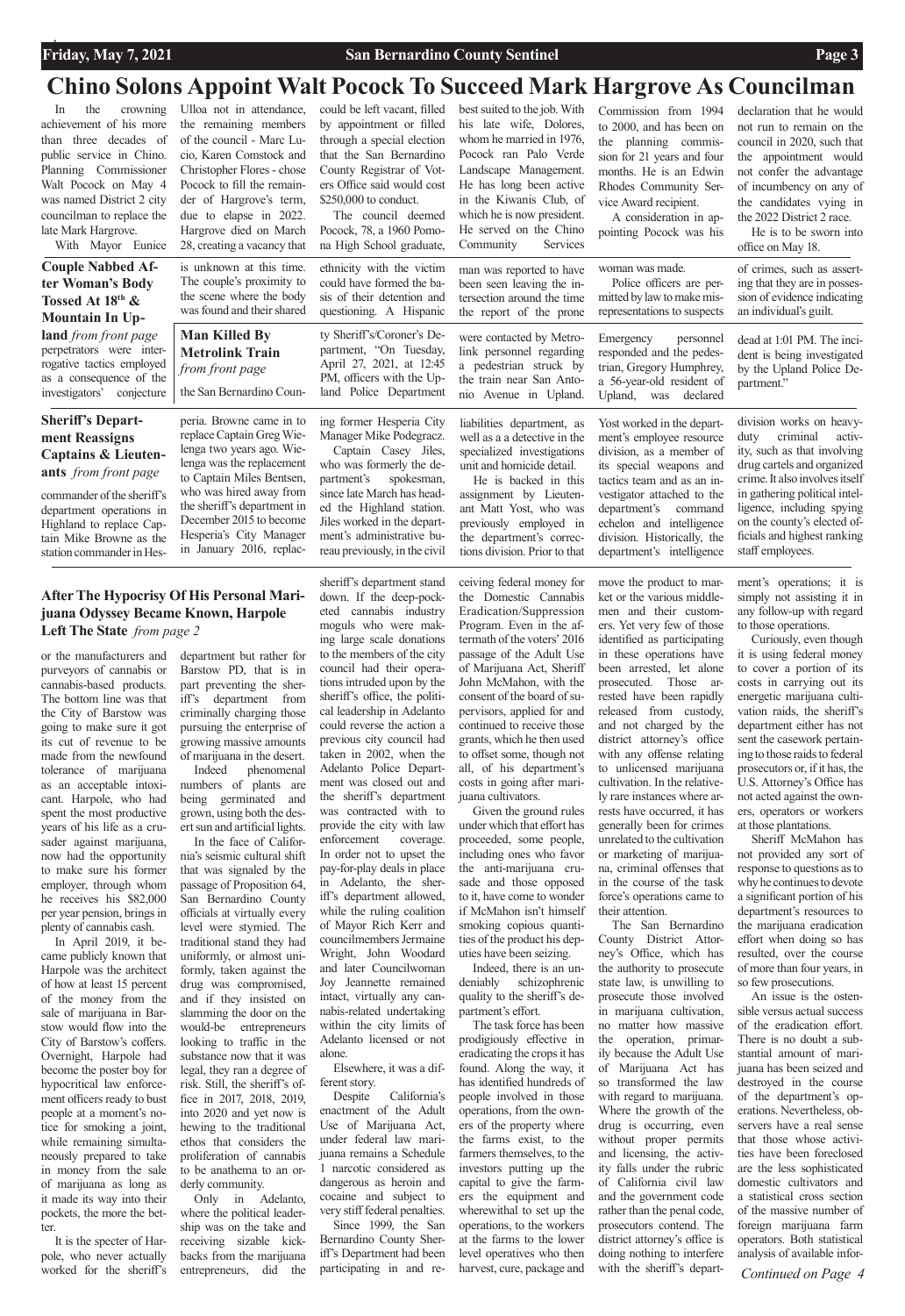## **Friday, May 7, 2021 San Bernardino County Sentinel Page 4**

**Sheriff's Department Marijuana Task Force Has Caught Large Numbers Of The Least Sophisticated American, Mexican And Asian Cultivators Now Growing Locally And Has Had Virtually No Success Against The More Sophisticated Farm Operators Who Were In Business In Years Past When The Drug Was Completely Illegal** *from page 2*

NOTICE OF SALE OF AUTOMOBILE Notice is hereby given pursuant to Sections 3071 of the Civil Code of the State of California the undersigned will sell the following vehicle(s) at lien sale at said address below on: 05/21/21 09:00 AM Year of Car / Make of Car / Vehicle ID No. / License No. (State) 16 VNL780 1UYVS-2533GU6219151 4SK3415 CA To be sold by PRIME TRUCK AND TRAILER REPAIR 9978 CHER-RY AVE FONTANA CA 92335 Said sale is for the purpose of satisfying lien for together with costs of advertising and expenses of sale. Published on 05/07/21

## FBN 20210001983

The following entity is doing business as COLLECTIVE X 4133 E ADDINGTON CIRCLE ANAHEIM, CA 92807: ELIAS CONTESSOTTO 4133 E ADDINGTON CIRCLE ANA-HEIM, CA 92807

This Business is Conducted By:<br>AN INDIVIDUAL

AN INDIVIDUAL BY SIGNING BELOW, I DE-CLARE THAT ALL INFORMA-TION IN THIS STATEMENT IS TRUE AND CORRECT. A registrant who declares as true information, which he or she knows to be false, is guilty of a crime. (B&P Code 17913) I am also aware that all information on this statement becomes Public Record

BY SIGNING BELOW, I DE-CLARE THAT ALL INFORMA-TION IN THIS STATEMENT IS TRUE AND CORRECT. A registrant who declares as true information, which he or she knows to be false, is guilty of a crime. (B&P Code 17913) I am also aware that all information on this statement becomes Public Record upon filing. S/ ELISHA JAVED

upon filing. S/ ELIAS CONTESSOTTO

This statement was filed with the County Clerk of San Bernardino on: 2/26/2021

I hereby certify that this is a correct copy of the original statement on file in my office.

Began Transacting Business: N/A

County Clerk, Deputy I1327 NOTICE- This fictitious busi-

FBN 20210001982 The following entity is doing business as AMERICAN CAPITAL FUNDING 17211 PENACOVA ST CHINO HILLS, CA 91709: JOYCE<br>ARCE 17211 PENACOVA ST CHI-17211 PENACOVA ST CHI-NO HILLS, CA 91709 This Business is Conducted By

ness name statement expires five years from the date it was filed in the office of the county clerk. A new fictitious business name statement must be filed before that time. The filing of this statement does not of itself authorize the use in this state of a fictitious name in violation of the rights of another under federal, state, or common law (see section 14400 et. Seq. Business & Professions Code).

BY SIGNING BELOW, I DE-CLARE THAT ALL INFORMA-TION IN THIS STATEMENT IS TRUE AND CORRECT. A registrant who declares as true information, who declares as true information guilty of a crime. (B&P Code 17913) I  $\overline{a}$  also aware that all information on this statement becomes Public Record upon filing. S/ JOYCE ARCE

Published in the San Bernardino anty Sentinel on  $3/26$ ,  $4/2$ ,  $4.9$  & 4/16, 2021

### FBN 20210001984

The following entity is doing business as DTV LOYALTY PROMO 2661 SOUTH CARL PLACE SAN

BERNARDINO, CA 92408: ELISHA JAVED 2661 SOUTH CARL PLACE SAN BERNARDINO, CA 92408 This Business is Conducted By: AN INDIVIDUAL

> 04/06/2021<br>I hereby certify that this is a correct copy of the original statement on

This statement was filed with the County Clerk of San Bernardino on: 2/26/2021 I hereby certify that this is a cor-

rect copy of the original statement on file in my office. Began Transacting Business

N/A County Clerk, Deputy I1327

NOTICE- This fictitious business name statement expires five years from the date it was filed in the office of the county clerk. A new fictitious business name statement must be filed before that time. The filing of this statement does not of itself authorize the use in this state of a fictitious name in violation of the rights of another under federal, state, or common law (see section  $14400$  et. Seq. Business  $\&$ Professions Code).

I hereby certify that this is a correct copy of the original statement on<br>file in mv office. file in my office.<br>Began Transacting Business:<br>02/21/21

Published in the San Bernardino County Sentinel on 3/26, 4/2, 4.9 & 4/16, 2021

AN INDIVIDUAL

NAME<br>STATEMENT FILE NO-20210003230

This statement was filed with the County Clerk of San Bernardino on: 2/26/2021

I hereby certify that this is a correct copy of the original statement on file in my office. Began Transacting Business: N/A

County Clerk, Deputy I1327

NOTICE- This fictitious business name statement expires five years from the date it was filed in the office of the county clerk. A new fictitious business name statement must be filed before that time. The filing of this statement does not of itself authorize the use in this state of a fictitious name in violation of the rights of another under federal, state, or common law (see section 14400 et. Seq. Business & Professions Code).

Published in the San Bernardino County Sentinel on 3/26, 4/2, 4.9 & 4/16, 2021

FICTITIOUS BUSINESS NAME STATEMENT FILE NO-20210003542

The following person(s) is(are) doing business as: Gearup Scuba, 14582 Pipeline Ave, Chino, CA 91710, The YSJL Corp, 1456 S Briar Ave, On-tario, CA 91762 Business is Conducted By: A

Corporation Signed: BY SIGNING BELOW, I DECLARE THAT ALL INFOR-MATION IN THIS STATEMENT IS TRUE AND CORRECT. A registrant who declares as true information, which he or she knows to be false, is guilty of a crime. (B&P Code 17913) I am also aware that all information on

this statement becomes Public Record

upon filing.

s/ Joe Yong Ping Lin

This statement was filed with the County Clerk of San Bernardino on:

file in my office. Began Transacting Business: 03/30/2021

County Clerk, s/ I1327 NOTICE- This fictitious business name statement expires five years from the date it was filed in the office of the county clerk. A new fictitious business name statement must be filed before that time. The filing of this statement does not of itself authorize the use in this state of a fictitious name in violation of the rights of another under federal, state, or common law (see section 14400 et. Seq. Business & Professions

 The following entity was doing business as GAMESTOP 3536 1883 CAMPUS AVENUE, SUITE B UPLAND, CA 91784: GAMESTOP, INC 625 WESTPORT PARKWAY GRAPEVINE, TEXAS 76051 of Incorporation: MN Reg. No.: C<sub>1969245</sub>

Date of current filing: 11/16/2020 Previous FBN #:<br>FBN20200010519

Code). 04/09/21, 04/16/2021, 04/23/21, 04/30/21

FICTITIOUS BUSINESS

NAME NIE<br>STATEMENT FILE NO-20210002449

upon filing. S/ GEORGE E. SHERMAN This statement was filed with the any Clerk of San Bernardino on:

The following person(s) is(are) doing business as: La Bella Salon Suites, 5541 Arrow Hwy Suite A,

Montclair, CA 91763, Toni Cummings, 461 Euclid Ave, Upland, CA 91786 Business is Conducted By: A

> from the date it was filed in the office of the county clerk. A new fictitious business name statement must be filed before that time. The filing of this statement does not of itself authorize the use in this state of a fictitious name in violation of the rights of another under federal, state, or common law (see section 14400 et. Seq. Business & Professions Code).<br>Published in the San Bernardino

Corporation Signed: BY SIGNING BELOW, I DECLARE THAT ALL INFOR-MATION IN THIS STATEMENT IS TRUE AND CORRECT. A registrant who declares as true information, which he or she knows to be false, is guilty of a crime. (B&P Code 17913) I am also aware that all information on this statement becomes Public Record upon filing.

> Mailing Address: 625 WEST-PORT PARKWAY GRAPEVINE TX 76051 of Current Filing:

s/ Toni Cummings This statement was filed with the County Clerk of San Bernardino on: 03/11/21

County Clerk, s/ D5511

NOTICE- This fictitious business name statement expires five years from the date it was filed in the office of the county clerk. A new fictitious business name statement must be filed before that time. The filing of this statement does not of itself authorize the use in this state of a fictitious name in viola-tion of the rights of another under federal, state, or common law (see section 14400 et. Seq. Business & Professions Code). 04/09/21, 04/16/2021, 04/23/21,

> Published in the San Bernardin County Sentinel April 16, 23, and 30 & May 7, 2021.

04/30/21

FICTITIOUS BUSINESS

The following person(s) is(are) doing business as: Serrot Beauty Salon, 668 N. Mountain Avenue, Upland, CA 91786, Mailing Address: 390 Caliente Dr, Norco, CA 92860, Alfredo Torres, 390 Caliente Dr, Norco, CA 92860

Business is Conducted By: An Individual

Signed: BY SIGNING BELOW, I DECLARE THAT ALL INFOR-MATION IN THIS STATEMENT IS TRUE AND CORRECT. A registrant who declares as true information, which he or she knows to be false, is guilty of a crime. (B&P Code 17913) I am also aware that all information on this statement becomes Public Record

upon filing.

### s/ Alfredo Torres

This statement was filed with the County Clerk of San Bernardino on: 03/29/2021

I hereby certify that this is a correct copy of the original statement on file in my office.

Began Transacting Business: 03/17/2021

County Clerk, s/ I1327

name statement expires five years from the date it was filed in the office of the

NOTICE- This fictitious business county clerk. A new fictitious business name statement must be filed before that time. The filing of this statement does not of itself authorize the use in this state of a fictitious name in violation of the rights of another under federal, state, or common law (see section 14400 et. Seq. Business & Professions

Code). 04/09/21, 04/16/2021, 04/23/21, 04/30/21

FBN 20210000017 The follow-

ing person is doing business as BEL AIR BLVD 14762 SHADOW DRIVE FONTANA, CA 92337 JASMINE HENDERSON [and] JANAYA HEN-DERSON 14762 SHADOW DRIVE FONTANA, CA 92337, TAESHAW-NA CLEMONS, 14762 SHADOW DRIVE, FONTANA, CA 92337 This Business is Conducted By: A GEN-ERAL PARTNERSHIP BY SIGNING BELOW, I DECLARE THAT ALL INFORMATION IN THIS STATE-MENT IS TRUE AND CORRECT. A registrant who declares as true infor-mation, which he or she knows to be false, is guilty of a crime. (B&P Code 17913) I am also aware that all information on this statement becomes Public upon filing. S/ JASMINE HENDERSON This statement was

filed with the County Clerk of San Ber-nardino on: 1/04/2021 I hereby certify that this is a correct copy of the original statement on file in my office. Began<br>Transacting Business: N/A County Transacting Business Clerk, Deputy D5511 NOTICE- This fictitious business name statement expires five years from the date it was filed in the office of the county clerk. A new fictitious business name statement must be filed before that time. The filing of this statement does not of itself authorize the use in this state of a fictitious name in violation of the rights of another under federal, state, or com-mon law (see section 14400 et. Seq. Business & Professions Code). Published in the San Bernardino County Sentinel on 1/29, 2/5, 2/12 & 2/19, 2021 & Corrected on 03/05/21, 03/12/21, 03/19/21, 03/26/21 & 04/09/21, 04/16/21, 04/23/21, 04/30/21

FBN 20210002262 The following person is doing business as FP CO 10622 BRYANT ST SPC 62 YUCAI-PA, CA 92399: FREDERICO A. PAL-MA 10622 BRYANT ST SPC 62 YU-CAIPA, CA 92399 [and] GIGLYOLLA

P. PALMA 10622 BRYANT ST SPC 62 YUCAIPA, CA 92399 This Busi-ness is Conducted By: A MARRIED COUPLE BY SIGNING BELOW, I DECLARE THAT ALL INFORMA-TION IN THIS STATEMENT IS TRUE AND CORRECT. A registrant who declares as true information, which he or she knows to be false, is guilty of a crime. (B&P Code 17913) I am also aware that all information on this statement becomes Public Record upon filing. S/ FREDERICO A PAL-MA This statement was filed with the County Clerk of San Bernardino on: 3/4/2021 I hereby certify that this is a correct copy of the original statement on file in my office. Began Transacting Business: FEBRUARY 4, 2021 County Clerk, Deputy I137 NOTICE- This

fictitious business name statement expires five years from the date it was filed in the office of the county clerk. A new fictitious business name statement must be filed before that time. The filing of this statement does not of itself authorize the use in this state of a fictitious name in violation of therights of another under federal, state, or common law (see section 14400 et. Seq. Business & Professions Code). Pub-

lished in the San Bernardino County Sentinel on 3/5/ 3/12, 3/19 & 3/26, 2021 & Corrected on: 04/09/21, 04/16/21, 04/23/21,

04/30/21

ABANDONMENT OF AN FBN

20210003322

Mailing Address: 625 WEST-PORT PARKWAY GRAPEVINE, TX 76051

This Business is Conducted By

A CORPORATION BY SIGNING BELOW, I DE-CLARE THAT ALL INFORMA-TION IN THIS STATEMENT IS TRUE AND CORRECT. A registrant who declares as true information, which he or she knows to be false, is guilty of a crime. (B&P Code 17913) I am also aware that all information on this statement becomes Public Record

03/30/2021 I hereby certify that this is a correct copy of the original state-ment on file in my office. Began Transacting Business:

DECEMBER 15, 2005 County Clerk, Deputy I6733 NOTICE- This fictitious business name statement expires five years

Published in the San Bernardino County Sentinel April 16, 23, and 30 & May 7, 2021.

ABANDONMENT OF AN FBN 20210003320

 The following entity is doing business as GAMESTOP 1296 222 INLAND CENTER DRIVE SAN BERNARDINO CA 92408: GAME-STOP, INC 625 WESTPORT PARK-WAY GRAPEVINE, TEXAS 76051 State of Incorporation: MN Reg. No.: C1969245

Previous FBN#: FBN20200010515

11/16/2020 This Business is Conducted By:

A CORPORATION BY SIGNING BELOW, I DE-CLARE THAT ALL TION IN THIS STATEMENT IS TRUE AND CORRECT. A registrant who declares as true information which he or she knows to be false, is guilty of a crime. (B&P Code 17913) I am also aware that all information on this statement becomes Public Record upon filing.

S/ GEORGE E. SHERMAN

 This statement was filed with the County Clerk of San Bernardino on: 03/30/2021 I hereby certify that this is a correct copy of the original statement on file in my office. Began Transacting Business: JUNE 4, 1996

 County Clerk, Deputy I6733 NOTICE- This fictitious business name statement expires five years from the date it was filed in the office of the county clerk. A new fictitious business name statement must be filed before that time. The filing of this statement does not of itself authorize the use in this state of a fictitious name in violation of the rights of another under federal, state, or common law (see section 14400 et. Seq. Business & Professions Code).

# **Public Notices Public Notices Public Notices Public Notices Public Notices Public Notices Public Notices**

mation on the operations and anecdotal accounts indicate that American citizens who have a long time or in-depth understanding of the county, its institutions and its lay of the land, have been able, for the most part, to fly well under the radar of the sheriff's department and its marijuana eradication task force. By removing their operations to areas where detection is difficult or impossible and by eliminating a reliance on traditional suppliers of the necessities of such operations such as electrical or water utilities, which will extend to law enforcement access to information on customer usage patterns, the more sophisticated operators carry out their cultivation without detection or even suspicion. It would appear that all, or most, of these more sophisticated

operators are Americans or Canadians, with a very few being Mexican Nationals. A large number of the wave of unlicensed marijuana farm operators in San Bernardino County are Mexicans or Asians

Relying on the sheer expansiveness of 20,105-square mile San Bernardino County, these less sophisticated operators have set up enterprises indoors all over the county and in what are seemingly out-of-the-way places outdoors most frequently in the desert and mountains. The sheriff's department, which has helicopters outfitted with visual scanners that employ spectrophotometers that can immediately detect the highly distinct color of even a single marijuana plant let alone a greenhouse packed with them, has had substantial success in finding cultivation operations. At present there are an estimated 2,500 to 3,000 marijuana cultivation operations in San Bernardino County set up by Asians alone. Given these raw numbers, over the last two years, the vast majority of those associated with marijuana cultivation operations caught by the sheriff's department have been Asians, virtually none of whom have been naturalized.

Thus, practically speaking, the trend in San Bernardino County is that most unlicensed marijuana cultivation operations are ones being carried out by Asians relatively recently arrived in America.

Extrapolating on available data, the most profitable marijuana cultivation operations appear to be ones designed and operated by veterans of the illicit marijuana trade whose operations preexisted the advent of the Adult Use of Marijuana Act.

The sheriff's department has not relented in its marijuana eradication effort in 2021.

On January 6 at 8:30 a.m., the sheriff's Marijuana Enforcement Team served a search warrant in the 2600 block of Parkdale Road in Adelanto, where they found 19,998 marijuana plants along with 186 pounds of harvested and partially cured marijuana. Cited were Shihua Want, 70, of Adelanto; Shi Xin Jiang, 66, of Adelanto; Liyon Dong, 36, of Adelanto; Xin Zheng Guan, 38, of Adelanto; Mei Jin You, 49, of Adelanto; Chun Tao Lu, 41, of Adelanto; Xiaoqun Yu, 53, of Adelanto; Jian Feng Yu, 47, of Adelanto; Wan Huang Wu, 42, of Adelanto; Xing Qiang Li, 45, of Adelanto; Xihong Huang, 26, of Adelanto; and Guang Yi, 22,

of El Monte. On January 7, 2021, the task force conducted two raids, one in Lucerne Valley and one in Johnson Valley in which 1,903 marijuana plants and 306.5 pounds of harvested marijuana were seized on January 27. Arrested in conjunction with those cultivation operations were Basemen Hernandez-Cruz, 30, of Oxnard, and his brother, Gerardo Hernandez-Cruz, 21, of Santa Maria. They have since been released.

On February 2, a team of deputies and investigators, in possession of a search warrant and in response to reports that a massive unlicensed and illicit marijuana cultivation operation was in place on property in El Mirage, swooped onto the site 12.5 miles northwest of Adelanto. They found 12 people on or immediately proximate to the property, which featured greenhouses in which 18,884 plants were growing.

After a brief investigation into the circumstance, five of the dozen people at the site were arrested - Chen Guo Jin, 48, of Sanford, Florida; Johnny Chan, 39, of Los Angeles; Zhi Fei Qian, 57, of Apple Valley; Kefei Wang, 34, of Concord; and Zhen Williamson, 52, of Denham Springs, Louisiana.

All five were released shortly thereafter

With the progression of the task force's focus moving eastward, by summer it is likely to encounter at least some of the more sophisticated and lucrative cultivation efforts, ones which are proximate to the Colorado River and thus make use of the plentiful water it provides. Those operations also utilize the sun as a light source during the day, augmented by

artificial light at night to provide a relatively short four-month growing cycle for the plants.

The challenge the operators of these very sophisticated farms are to soon face will consist of being able to continue to camouflage the operations while being subjected to the extremely intense scrutiny the task force will bring to bear.

California law allows adults to engage in the growing of up to six marijuana plants. Authorities have in many cases chosen to look the other way with regard to gardens involving a dozen or more plantings.

The operations interesting the sheriff's task force have been boldly large, in some cases rivaling or exceeding the size of industrial cannabis nurseries. Regulations layered into the law further disallow in most jurisdictions, as in the case of San Bernardino County, the growing of marijuana outdoors. Commercial cultivation of cannabis must take place indoors under such regulations. Moreover, such operations require a permit and licensing.

-Mark Gutglueck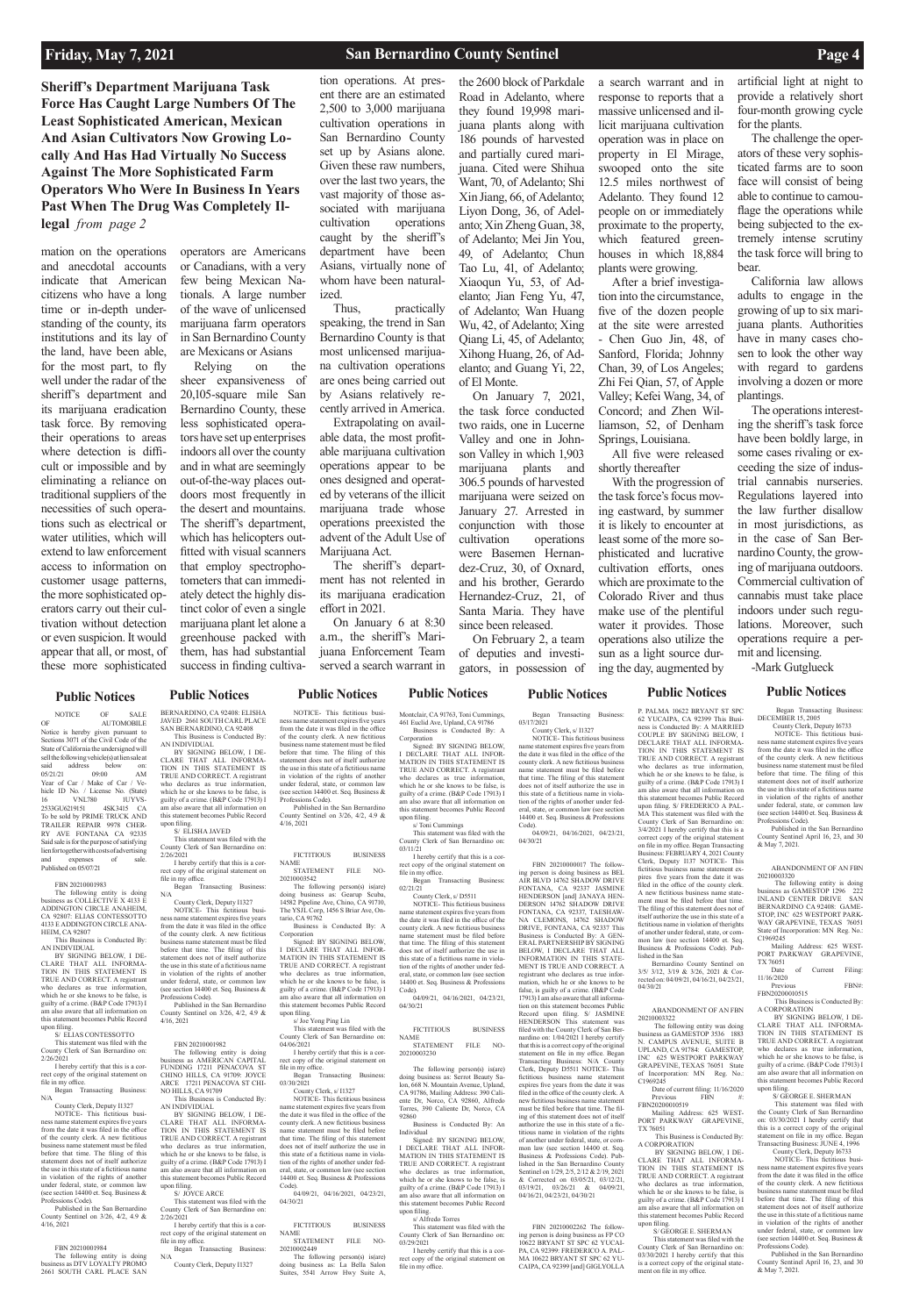## **Friday, May 7, 2021 San Bernardino County Sentinel Page 5**

**Public Notices Public Notices Public Notices Public Notices Public Notices Public Notices Public Notices**

power shall not be prohibited or otherwise limited in matters of reducing or repealing any local tax, assessment, fee or charge." (2) The purpose of this measure is to repeal the special tax associated with Fire Protection Service Zone FP-5 in its entirety. This is in accordance with the express power of voters granted by Article XIII C, Section 3 of the Constitution of California. (3) Adoption of this initiative measure is essential to the preservation of the quality of life, property values, and

Former FBN#: FBN20200010533

**is hereby repealed.** 

7, 2021

FBN 20210003326 The following entity is doing business as GAMESTOP 5047 2094

W, REDLANDS BOULEVAED, SUITE K REDLANDS, CA 92373: GAMESTOP, INC 625 WESTPORT PARKWAY GRAPEVINE, TEXAS 76051 State of Incorporation: MN Reg. No.: C1969245

Mailing Address: 625 WEST-PORT PARKWAY GRAPEVINE, TX 76051

 This Business is Conducted By: A CORPORATION Date of Current Filing: 11/16/20

 BY SIGNING BELOW, I DE-CLARE THAT ALL INFORMA-TION IN THIS STATEMENT IS TRUE AND CORRECT. A registrant who declares as true information, which he or she knows to be false, is guilty of a crime. (B&P Code 17913) I am also aware that all information on this statement becomes Public Re-

THE PETITION requests authority to administer the estate under the Independent Administration of Estates Act. (This authority will allow the personal representative to take many actions without obtaining court approval. Before taking certain very important actions, however, the personal representative will be required to give notice to interested persons unless they have waived notice or consented to the proposed ac-

cord upon filing. S/ GEORGE E. SHERMAN This statement was filed with the County Clerk of San Bernardino on: 03/30/2021 I hereby certify that this is a correct copy of the original statement on file in my office. Began

Transacting Business: September 25, 2003 County Clerk, Deputy I6733 NOTICE- This fictitious business name statement expires five years from the date it was filed in the office of the county clerk. A new fictitious business name statement must be filed before that time. The filing of this statement does not of itself authorize the use in this state of a fictitious name in violation of the rights of another under federal, state, or common law (see section 14400 et. Seq. Business & Professions Code).

the health, safety, and general welfare interests of the residents and property owners within the San Bernardino County Fire Protection District. **SECTION 2. REPEAL FP-5 SPECIAL TAX: The special tax for Service Zone FP-5, authorized in 2006 in the amount of \$117 per parcel, per year with an annual 3% cost of living in**attorney. IF YOU ARE A CREDI-

> YOU MAY EXAMINE the file kept by the court. If you are a person interested in the estate, you may file with the court a Request for Special Notice (form DE-154) of the filing of an inventory and appraisal of estate assets or of any petition or account as provided in Probate Code section 1250. A Request for Special Notice form is available from the

Published in the San Bernardino County Sentinel April 16, 23, and 30 & May 7, 2021.

NOTICE OF PETITION TO ADMINISTER ESTATE OF: RICHARD SILVA HERNAN-DEZ CASE NO. PROPS 2100387

**crease, and set yearly by the Board of Directors of the San Bernardino County Fire Protection District via resolution,**  Published in the San Bernardino County Sentinel May ABANDONMENT OF AN general personal representative,

To all heirs, beneficiaries, creditors, contingent creditors, and persons who may otherwise be interested in the will or estate, or both of RICHARD SILVA HERNANDEZ has been filed by SHAWNA HERNANDEZ in the Superior Court of California, County of SAN BER-NARDINO.

This notice is required by law. This notice does not require you to appear in court but you

THE PETITION FOR PRO-BATE requests that SHAWNA HERNANDEZ be appointed as personal representative to administer the estate of the decedent.

Superior Court of California. County of San Bernardino, 247 West Third Street, San Bernardino, CA 92415, San Bernardino District. Attorney for the Petitioner:

Business is Conducted By: An Individual Signed: BY SIGNING BELOW,

# tion.) The independent adminis-

s/Jubilee Figueroa-Acosta This statement was filed with the County Clerk of San Bernardino on:  $04/14/21$ 

tration authority will be granted unless an interested person files an objection to the petition and shows good cause why the court should not grant the authority. A hearing on the petition

> County Clerk, s/ I1327 NOTICE- This fictitious busiss name statement expires five

will be held MAY 25, 2021 at 9:00 a.m. in Dept. No. S37 at Superior Court of California, County of San Bernardino, 247 West Third Street, San Bernardino, CA 92415, San Bernardino District. Kimberly Tilley, Deputy

> The following person(s) is(are) doing business as: Mind Growers, 1035 Driftwood Street, Upland, CA 91784, Mailing Address: PO Box 1094, Claremont, CA 91711, Alejandro Segura-Mora, 1035 Driftwood Street, Upland, CA 91784

APRIL 1, 2021 IF YOU OBJECT to the granting of the petition, you

> Business is Conducted By: An Individual Signed: BY SIGNING BELOW,

should appear at the hearing and state your objections or file written objections with the court before the hearing. Your appearance may be in person or by your

TOR or a contingent creditor of the decedent, you must file your claim with the court and mail a copy to the personal representative appointed by the court within the later of either (1) four months from the date of first issuance of letters to a

> NOTICE- This fictitious busiss name statement expires five years from the date it was filed in the office of the county clerk. A new fictitious business name statement must be filed before that time. The filing of this statement does not of itself authorize the use in this state of a fictitious name in violation of the rights of another under federal, state, or common law (see section 14400 et. Seq. Business & Professions Code).

as defined in section 58(b) of the California Probate Code, or (2) 60 days from the date of mailing or personal delivery to you of a notice under Section 9052 of the California Probate Code. Other California statutes

and legal authority may affect your rights as a creditor. You may want to consult with an attorney knowledgeable in California law.

Date: 05/22/21 Time: 9:00 a.m. Department: S17

court clerk. Filed: APRIL 1, 2021 Attorney for the Shawna

Hernandez: R. SAM PRICE SBN 208603

PRICE LAW FIRM, APC 300 E STATE STREET SUITE 620

REDLANDS, CA 92373 (909) 475 8800 sam@pricelawfirm.com

Published in the San Bernardino County Sentinel on 4/23, 4/30 & 5/7, 2021.

NOTICE OF CONSERVA-TORSHIP OF THE ESTATE OF VERONICA WEBER aka

VERONICA STONE Case Number CONPS2000324 To any and all persons interested in the ESTATE of

BY SIGNING BELOW I DE-CLARE THAT ALL INFORMA-TION IN THIS STATEMENT IS TRUE AND CORRECT. A registrant who declares as true information, which he or she knows to be false, is guilty of a crime. (B&P Code 17913) I am also aware that all information on this statement becomes Public Record upon filing.

VERONICA WEBER aka VE-RONICA STONE; Notice is hereby given that

JENIFER FEJZIC, proposed conservator, has filed a PETI-TION FOR APPOINTMENT of PROBATE CONSERVATOR of the ESTATE of VERONICA WEBER aka VERONICA STONE, proposed conservatee

may attend the hearing if you wish. A hearing on the matter will

be held as follows: June 8, 2021 10 a.m. De-

partment S-36 The address of the court is

BY SIGNING BELOW, I DE-CLARE THAT ALL INFORMA-TION IN THIS STATEMENT IS TRUE AND CORRECT. A registrant who declares as true information, which he or she knows to be false, is guilty of a crime. (B&P Code 17913) I am also aware that all information on this statement becomes Public Record upon filing.

Jennifer M. Daniel, Esquire 220 Nordina St.

Redlands, CA 92373 Telephone No: (909) 792- 9244 Fax No: (909) 235-4733 Email address: jennifer@ lawofficeofjenniferdaniel.com

Attorney for JENIFER FE-JZIC

Published in the San Bernardino County Sentinel April 16, 23, and 30 & May 7 and 14,

2021.

FICTITIOUS BUSINESS NAME STATEMENT FILE NO-20210003902

The following person(s) is(are) doing business as: CJRL Capital Corp, 10535 E Foothill Blvd #460, Rancho Cucamonga, CA 91730, CJRL Capital Corp, 10535 E Foothill Blvd #460, Rancho Cucamonga, CA 91730

I DECLARE THAT ALL INFOR-MATION IN THIS STATEMENT IS TRUE AND CORRECT. A registrant who declares as true information which he or she knows to be false, is guilty of a crime. (B&P Code 17913) I am also aware that all information on this statement becomes Public Record upon filing.

I hereby certify that this is a correct copy of the original statement on file in my office.

Began Transacting Business: 03/01/2021

years from the date it was filed in the office of the county clerk. A new fictitious business name statement must be filed before that time. The filing of this statement does not of itself authorize the use in this state of a fictitious name in violation of the rights of another under federal, state, or common law (see section 14400 et. Seq. Business & Professions Code). 04/16/2021, 04/23/21, 04/30/21,

05/07/21

FICTITIOUS BUSINESS NAME STATEMENT FILE NO-20210003026

> rect copy of the original statement on<br>file in my office. 300 E STATE STREET SUITE 620

I DECLARE THAT ALL INFOR-MATION IN THIS STATEMENT IS TRUE AND CORRECT. A registrant who declares as true information. which he or she knows to be false, is guilty of a crime. (B&P Code 17913) I am also aware that all information on this statement becomes Public Record upon filing.

s/ Alejandro Segura-Mora This statement was filed with the

County Clerk of San Bernardino on:  $03/23/2021$ I hereby certify that this is a cor-

rect copy of the original statement on file in my office.

Began Transacting Business: 11/01/2006

County Clerk, s/ I1327

04/16/2021, 04/23/21, 04/30/21, 05/07/21

### ORDER TO SHOW CAUSE FOR CHANGE OF<br>NAME CASE NUMBER CASE NUMBER CIVSB2105448

TO ALL INTERESTED PERSONS: Petitioner: Richard

Moore filed with this court for a decree changing names as follows:

Richard Richy Moore to Richard Moore

T.S. No.: NR-51507-CA Loan No. \*\*\*\*\*7224 APN: 0227-193-03-0-000 NOTICE OF TRUSTEE'S SALE YOU ARE IN DEFAULT UNDER

written objection is timely filed, the court may grant the petition without a hearing.

Notice of Hearing:

The address of the court is Superior Court of California,County of San Bernardino, San Bernardino District - Civil Division, 247 West Third Street, Same as above, San Bernardino, CA 92415, San Bernardino

IT IS FURTHER OR-DERED that a copy of this order be published in the San Bernardino County Sentinel in San Bernardino County California, once a week for four successive weeks prior to the date set for hearing of the petition.

FULL TEXT OF PRO-POSED MEASURE TO IM-PLEMENT THE INITIATIVE Dated: February 19, 2021

Lynn M. Poncin Judge of the Superior Court.

Published in the San Bernardino County Sentinel on 04/16/21, 04/23/21, 04/30/21, 05/07/21

FBN 20210004235

The following entity is doing business as RESILIENT MARTIAL ARTS AND FITNESS 8654 BAY LAUREL STREET CHINO, CAL 91708: EXCELLENT ENGLISH EXPERIENCE, INC. 8654 BAY LAUREL STREET CHINO, CAL 91708

This Business is Conducted By: A CORPORATION

S/ GYANGDI LIU This statement was filed with

the County Clerk of San Bernardino on: 4/22/2021 I hereby certify that this is a cor-

THE COURT ORDERS that all persons interested in this matter appear before this court at the hearing indicated below to show cause, if any, why the petition for change of name should not be granted. Any person objecting to the name changes described above must file a written objection that includes the reasons for the objection at least two court days before the matter is scheduled to be heard and must appear at the hearing to show cause why the petition should not be granted. If no 5/21, 2021

rect copy of the original statement on file in my office.

Began Transacting Business: APRIL 16, 2021

County Clerk, Deputy I1327 NOTICE- This fictitious business name statement expires five years from the date it was filed in the office of the county clerk. A new fictitious business name statement

must be filed before that time. The filing of this statement does not of itself authorize the use in this state of a fictitious name in violation of the rights of another under federal, state, or common law (see section 14400 et. Seq. Business & Professions Code).

Published in the San Bernardino County Sentinel on 4/23, 4/30, 5/7 & 5/14, 2021

## FBN 202100044494

The following entity is doing business as RESILIENT MARTIAL ARTS AND FITNESS 8654 BAY LAUREL STREET CHINO, CAL EXCELLENT ENGLISH EXPERIENCE, INC. 8654 BAY LAUREL STREET CHINO, CAL 91708

This Business is Conducted By: A CORPORATION

S/ GYANGDI LIU

This statement was filed with the County Clerk of San Bernardino on: 4/29/2021 I hereby certify that this is a cor-

file in my office. Began Transacting Business: APRIL 23, 2021

County Clerk, Deputy I1327 NOTICE- This fictitious business name statement expires five years from the date it was filed in the office of the county clerk. A new fictitious business name statement must be filed before that time. The filing of this statement does not of itself authorize the use in this state of a fictitious name in violation of the rights of another under federal, state or common law (see section 14400 et. Seq. Business & Professions Code). Published in the San Bernardino County Sentinel on 4/30, 5/7, 5/14 &

NOTICE OF PETITION TO ADMINISTER ESTATE OF: JANICE LOUISE MANSELL CASE NO. PROPS 2100420 To all heirs, beneficiaries, creditors, contingent creditors, and persons who may otherwise

### be interested in the will or estate, or both of JANICE LOUISE MANSELL A PETITION FOR PRO-

BATE has been filed by SAN-DRA MARIE MANSELL in the Superior Court of California, County of SAN BERNARDI-NO. THE PETITION FOR PRO-

BATE requests that SANDRA MARIE MANSELL be appointed as personal representative to administer the estate of the decedent. THE PETITION requests

authority to administer the estate under the Independent Administration of Estates Act. (This authority will allow the personal representative to take many actions without obtaining court approval. Before taking certain very important actions, however, the personal representative will be required to give notice to interested persons unless they have waived notice or consented to the proposed action.) The independent administration authority will be granted unless an interested person files an objection to the petition and shows good cause why the court should not grant the authority. A hearing on the petition will be held MAY 27, 2021 at 9:00 a.m. in Dept. No. S36 at Superior Court of California, County of San Bernardino, 247 West Third Street, San Bernardino, CA 92415, San Ber-

nardino District.

Amy Gamez-Reyes, Deputy APRIL 9, 2021

IF YOU OBJECT to the granting of the petition, you should appear at the hearing and state your objections or file written objections with the court before the hearing. Your appearance may be in person or by your

attorney.

IF YOU ARE A CREDI-TOR or a contingent creditor of the decedent, you must file your claim with the court and mail a copy to the personal representative appointed by the court within the later of either (1) four months from the date of first issuance of letters to a general personal representative, as defined in section 58(b) of the California Probate Code, or (2) 60 days from the date of mailing or personal delivery to you of a notice under Section 9052 of the California Probate Code. Other California statutes and legal authority may affect your rights as a creditor. You may want to consult with an attorney knowledgeable in Cali-

fornia law.

YOU MAY EXAMINE the file kept by the court. If you are a person interested in the estate, you may file with the court a Request for Special Notice (form DE-154) of the filing of an inventory and appraisal of estate assets or of any petition or account as provided in Probate Code section 1250. A Request for Special Notice form is available from the

court clerk.

2020

Attorney for the Sandra Ma-

rie Mansell:

R. SAM PRICE SBN

208603

PRICE LAW FIRM, APC

REDLANDS, CA 92373 (909) 328-7000 sam@pricelawfirm.com Published in the San Ber-

Filed: DECEMBER 29,

nardino County Sentinel on 4/23, 4/30 & 5/7, 2021.

## FBN 20210003107

The following entity is doing business as RUSTIC ROOT DE-SIGNS 10259 DORSET STREET RANCHO CUCAMONGA CA 91730: BRIANDA MEEWIS MEN-DOZA 10259 DORSET STREET RANCHO CUCAMONGA, CA 91730

This Business is Conducted By: AN INDIVIDUAL

BY SIGNING BELOW, I DE-CLARE THAT ALL INFORMA-TION IN THIS STATEMENT IS TRUE AND CORRECT. A registrant who declares as true informa-

tion, which he or she knows to be false, is guilty of a crime. (B&P Code 17913) I am also aware that all information on this statement becomes Public Record upon filing.

S/ BRIANDA MEEWIS MEN-

DOZA

This statement was filed with the County Clerk of San Bernardino

on: 3/25/2021

I hereby certify that this is a correct copy of the original statement on

file in my office.

Began Transacting Business:

N/A

County Clerk, Deputy I1327 NOTICE- This fictitious business name statement expires five years from the date it was filed in the office of the county clerk. A new fictitious business name statement must be filed before that time. The filing of this statement does not of itself authorize the use in this state of a fictitious name in violation of the rights of another under federal, state, or common law (see section 14400 et. Seq. Business & Professions Code). Published in the San Bernardino County Sentinel on 4/23, 4/30, 5/7 &

5/14, 2021

ORDER TO SHOW CAUSE FOR CHANGE OF NAME CASE NUMBER

CIVSB2107348

TO ALL INTERESTED PERSONS: Petitioner: YILDA MARLENA CASTILLO filed with this court for a decree changing names as follows: YILDA MARLENA CAS-TILLO to HILDA CASTILLO THE COURT ORDERS that all persons interested in this matter appear before this court at the hearing indicated below to show cause, if any, why the petition for change of name should not be granted. Any person objecting to the name changes described above must file a written objection that includes the reasons for the objection at least two court days before the matter is scheduled to be heard and must appear at the hearing to show cause why the petition should not be granted. If no written objection is timely filed. the court may grant the petition

without a hearing. Notice of Hearing: Date: 05/24/21 Time: 9:00 a.m. Department: S17 The address of the court is Superior Court of California,County of San Bernardino, San Bernardino District - Civil Division, 247 West Third Street, Same as above, San Bernardino, CA 92415, San

Bernardino

IT IS FURTHER OR-DERED that a copy of this order be published in the San Bernardino County Sentinel in San Bernardino County California, once a week for four successive weeks prior to the date set for hearing of the petition. Dated: April 12, 2021 Lynn M. Poncin Judge of the Superior Court. Published in the San Bernardino County Sentinel on 4/23, 4/30, 5/7 & 5/14, 2021

A DEED OF TRUST DATED 5/4/2018. UNLESS YOU TAKE ACTION TO PROTECT YOUR PROPERTY, IT MAY BE SOLD AT A PUBLIC SALE. IF YOU NEED AN EXPLANATION OF THE NATURE OF THE PRO-CEEDING AGAINST YOU, YOU SHOULD CONTACT A LAWYER. A public auction sale to the highest bidder for cash, cashier's check drawn on a state or national bank, check drawn by a state or federal credit union, or a check drawn by a state or federal savings and loan association, or savings association, or savings bank specified in Section 5102 of the Financial Code and authorized to do business in this state will be held by the duly appointed trustee as shown below, of all right, title, and interest conveyed to and now held by the trustee in the hereinafter described

**INITIATIVE MEASURE** TO BE SUBMITTED DI-RECTLY TO THE VOTERS **NOTICE OF INTENT TO CIRCULATE PETI-TION**

**Notice is hereby given by the persons whose names appear hereon of their intention to circulate the petition within the San Bernardino County Fire Protection District for the purpose of repealing the special tax associated with Fire Protection Service Zone Five (FP-5). A statement of the reasons for the proposed action as contemplated in the petition is as follows:** Vote "YES" to repeal the special tax associated with FP-5. The California Constitution states, "No local government may impose, extend, or increase any special tax unless and until that tax is submitted to the electorate and approved by a two-thirds vote." Despite this clear language, the FP-5 special tax was imposed by elected representatives on one million county residents without their consent. A "YES" vote will repeal the tax, leave money in your pocket, and send a message to politicians. Citizens must follow the law and so must their representatives!! See www.redbrennan.org for details.

/s/ Robert Cable

- /s/ David Jarvi
- /s/ Ruth Musser-Lopez
- /s/ Charles Pruitt
- /s/ Albert Vogler

Initiative to Repeal the Special Tax Associated With Fire protection Service Zone five (FP-5)

The people of the San Bernardino County Fire Protection District do ordain as follows: **SECTION 1. (a) Findings:** (1) In 2006, the San Bernardino County Board of Supervisors, acting as "governing body" proposed, and *just 1,022 voters* in the community of Helendale *approved*, the creation of County Service Area 70, Improvement Zone FP-5 (hereafter FP-5). This imposed a yearly special tax of \$117.00 per parcel with an annual inflationary increase of up to 3%, to finance fire and emergency services within the FP-5 boundaries. (2) In 2008, the County formed a "Fire Protection District" (hereafter, "Fire District") and annexed the original FP-5, its boundaries, purpose and tax into said Fire District. (3) Thereafter, despite significant protest, the County added additional areas to FP-5 expanding the parcel tax burden without a vote of the people living in those add-on areas. In 2018, despite extraordinary protest, the County annexed "…all unincorporated territory…" along with additional incorporated areas into FP-5. imposing the parcel tax without the vote of the people residing in those areas. (4) Even though

# the Constitution of California prohibits taxation without two-

thirds voter approval, in 2020, the Fire District Board of Directors, without voter approval, imposed a tax on every parcel in FP-5 set at \$157.26 for the year 2020-2021. (5) The County's sidestep of the provisions of the California Constitution has victimized property owners whose parcels have been annexed and who are now required to pay an ever increasing (up to 3% per year) annual parcel tax they didn't vote on. Further, without a prohibition in place, additional victims and their properties will potentially be added to FP-5 and its tax without their vote of approval. (b) **Purposes:** (1) Article XIII C, Section 3 of the Constitution of California provides, in part, "Notwithstanding any other provision of this Constitution…the initiative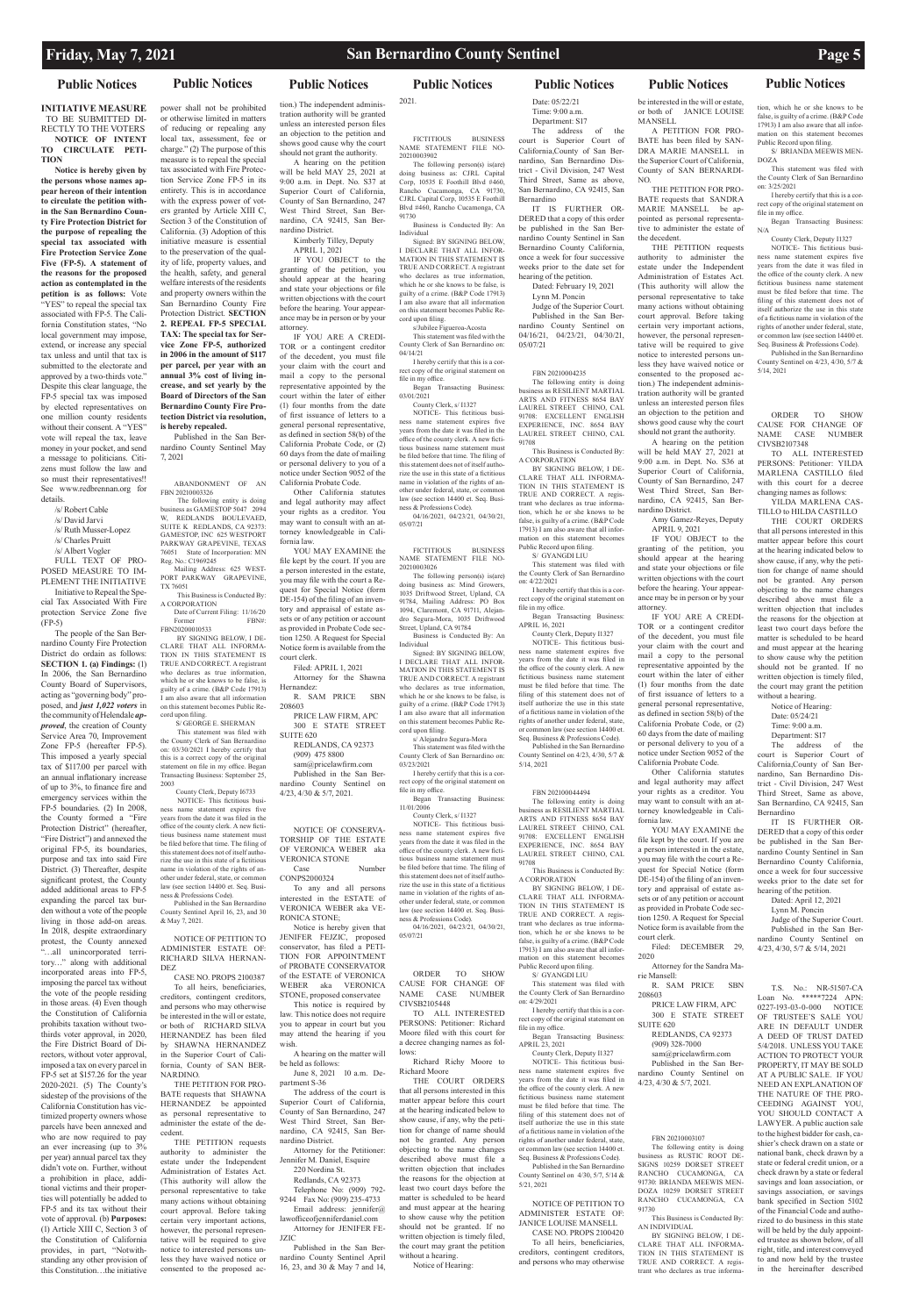# **Public Notices Public Notices Public Notices Public Notices Public Notices Public Notices Public Notices**

property under and pursuant to a Deed of Trust described below. The sale will be made, but without covenant or warranty, expressed or implied, regarding title, possession, or encumbrances, to pay the remaining principal sum of the note(s) secured by the Deed of Trust, with interest and late charges thereon, as provided in the note(s), advances, under the terms of the Deed of Trust, interest thereon, fees, charges and expenses of the Trustee for the total amount (at the time of the initial publication of the Notice of Sale) reasonably estimated to be set forth below. The amount may be greater on the day of sale. Trustor: Bryan Bradshaw and Lauren Bradshaw, husband and wife Duly Appointed Trustee: Nationwide Reconveyance, LLC Recorded 5/8/2018 as Instrument No. 2018-0165816 in book XX, page XX of Official Records in the office of the Recorder of San Bernardino County, California, Date of Sale: 5/24/2021 at 1:00 PM Place of Sale: NEAR THE FRONT STEPS LEADING UP TO THE CITY OF CHINO CIVIC CENTER, 13220 CEN-TRAL AVENUE, CHINO, CA 91710 Amount of unpaid balance and other charges: \$795,045.94 Street Address or other common designation of real property: 13345 Rogue River Dr. Rancho Cucamonga, CA 91739 A.P.N.: 0227-193-03-0-000 The undersigned Trustee disclaims any liability for any incorrectness of the street address or other common designation, if any, shown above. If no street address or other common designation is shown, directions to the location of the property may be obtained by sending a written request to the beneficiary within 10 days of the date of first publication of this Notice of Sale. NOTICE TO POTENTIAL BIDDERS: If you are considering bidding on this property lien, you should understand that there are risks involved in bidding at a trustee auction. You will be bidding on a lien, not on the property itself. Placing the highest bid at a trustee auction does not automatically entitle you to free and clear ownership of the property. You should also be aware that the lien being auctioned off may be a junior lien. If you are the highest bidder at the auction, you are or may be responsible for paying off all liens senior to the lien being auctioned off, before you can receive clear title to the property. You are encouraged to investigate the existence, priority, and size of outstanding liens that may exist on this property by contacting the county recorder's office or a title insurance company, either of which may charge you a fee for this information. If you consult either of these resources, you should be aware that the same lender may hold more than one mortgage or deed of trust on the property. NOTICE TO PROPERTY OWNER: The sale date shown on this notice of sale may be postponed one or more times by the mortgagee, beneficiary, trustee, or a court, pursuant to Section 2924g of the California Civil Code. The law requires that information about trustee sale postponements be made available to you and to the public, as a courtesy to those not present at the sale. If you wish to learn whether your sale date has been postponed, and, if applicable, the rescheduled time and date for the sale of this property, you may call (714) 986-9342 or visit this Internet Web site www. superiordefault.com, using the file number assigned to this case NR-51507-CA. Information about postponements that are very short in duration or that occur close in time to the scheduled sale may not immediately be reflected in the telephone information or on the Internet Web site. The best way to verify postponement information is to attend the scheduled sale. For sales conducted after January 1, 2021: NOTICE TO TENANT: You may have a right to purchase this property after the trustee auction

### pursuant to Section 2924m of the California Civil Code. If you are an "eligible tenant buyer," you can purchase the property if you match the last and highest bid placed at the trustee auction. If you are an "eligible bidder," you may be able to purchase the property if you exceed the last and highest bid placed at the trustee auction. There are three steps to exercising this right of purchase. First, 48 hours after the date of the trustee sale, you can call (714) 986-9342, or visit this internet website www.superiordefault.com using the file number assigned to this case NR-51507-CA to find the date on which the trustee's sale was held, the amount of the last and highest bid, and the address of the trustee. Second, you must send a written notice of intent to place a bid so that the trustee receives it no more than 15 days after the trustee's sale. Third, you must submit a bid so that the trustee receives it no more than 45 days after the trustee's sale. If you think you may qualify as an "eligible tenant buyer" or "eligible bidder," you should consider contacting an attorney or appropriate real estate professional immediately for advice regarding this potential right to purchase. Date: 4/19/2021 Nationwide Reconveyance, LLC 5677 Oberlin Drive, Suite 210 San Diego, California 92121 Sale Line: (714) 986-9342 By: Rhonda Rorie, Trustee (4/30/21, 5/7/21, 5/14/21 TS# NR-51507 ca SDI-20865) Published in the San Bernardino County Sentinel on April 30, May 7 & May 14, 2021

Rachael Hamilton, Trustee Sales<br>Representative CPP351027 Representative Published in the San Bernardino County Sentinel on April 30, May 7 & May 14, 2021.

STATEMENT FILE NO-20210004013

The following person(s) is(are) doing business as: S&S Digital Conversions, 7211 Haven Ave., Suite<br>E122, Rancho Cucamonga, CA E122, Rancho Cucamonga, 91701, Sheldon S Smith, 5613 Carmello Court, Rancho Cucamonga, CA 91739

 $04/04/2021$ County Clerk, s/ NOTICE- This fictitious busi-

Mountain Avenue #61 Ontario, CA 91762 A.P.N.: 1011-415-27-

T.S. No. 18-20970-SP-CA Title No. 180549201-CA-VOI A.P.N. 1011-415-27-0-000 NO-TICE OF TRUSTEE'S SALE. YOU ARE IN DEFAULT UN-DER A DEED OF TRUST DAT-ED 11/17/2005. UNLESS YOU TAKE ACTION TO PROTECT YOUR PROPERTY. IT MAY BE SOLD AT A PUBLIC SALE. IF YOU NEED AN EXPLANA-TION OF THE NATURE OF THE PROCEEDING AGAINST YOU, YOU SHOULD CON-TACT A LAWYER. A public auction sale to the highest bidder for cash, (cashier's check(s) must be made payable to National Default Servicing Corporation), drawn on a state or national bank, a check drawn by a state or federal credit union, or a check drawn by a state or federal savings and loan association, savings association, or savings bank specified in Section 5102 of the Financial Code and authorized to do business in this state; will be held by the duly appointed trustee as shown below, of all right, title, and interest conveyed to and now held by the trustee in the hereinafter described property under and pursuant to a Deed of Trust described below. The sale will be made in an "as is" condition, but without covenant or warranty, expressed or implied, regarding title, possession, or encumbrances, to pay the remaining principal sum of the note(s) secured by the Deed of Trust, with interest and late charges thereon, as provided in the note(s), advances, under the terms of the Deed of Trust, interest thereon, fees, charges and expenses of the Trustee for the total amount (at the time of the initial publication of the Notice of Sale) reasonably estimated to be set forth below. The amount may be greater on the day of sale. Trustor: Junel J. Noriega and Claudia Noriega, husband and wife as joint tenants Duly Appointed Trustee: National Default Servicing Corporation Recorded 11/29/2005 as Instrument No. 2005-0889600 (or Book, Page) of the Official Records of San Bernardino County, CA. Date of Sale: 05/18/2021 at 1:00 PM Place of Sale: At the Main (South) Entrance to the City of Chino Civic Center, 13220 Central Avenue, Chino, CA. 91710 Estimated amount of unpaid balance and other charges: \$275,445.73 Street Address or other common designation of real property: 957 South Website: www.ndscorp.com By:

0-000 The undersigned Trustee disclaims any liability for any incorrectness of the street address or other common designation, if any, shown above. If no street address or other common designation is shown, directions to the location of the property may be obtained by sending a written request to the beneficiary within 10 days of the date of first publication of this Notice of Sale. If the Trustee is unable to convey title for any reason, the successful bidder's sole and exclusive remedy shall be the return of monies paid to the Trustee, and the successful bidder shall have no further recourse. The requirements of California Civil Code Section 2923.5(b)/2923.55(c) were fulfilled when the Notice of Default was recorded. NOTICE TO POTENTIAL BIDDERS: If you are considering bidding on this property lien, you should understand that there are risks involved in bidding at a trustee auction. You will be bidding on a lien, not on the property itself. Placing the highest bid at a trustee auction does not automatically entitle you to free and clear ownership of the property. You should also be aware that the lien being auctioned off may be a junior lien. If you are the highest bidder at the auction, you are or may be responsible for paying off all liens senior to the lien being auctioned off, before you can receive clear title to the property. You are encouraged to investigate the existence, priority, and size of outstanding liens that may exist on this property by contacting the county recorder's office or a title insurance company, either of which may charge you a fee for this information. If you consult either of these resources, you should be aware that the same lender may hold more than one mortgage or deed of trust on the property. NO-TICE TO PROPERTY OWN-ER: The sale date shown on this notice of sale may be postponed one or more times by the mortgagee, beneficiary, trustee, or a court, pursuant to Section 2924g of the California Civil Code. The law requires that information about trustee sale postponements be made available to you and to the public, as a courtesy to those not present at the sale. If you wish to learn whether your sale date has been postponed, and, if applicable, the rescheduled time and date for the sale of this property, you may call or visit this Internet Web site www. ndscorp.com/sales, using the file number assigned to this case 18-20970-SP-CA. Information about postponements that are very short in duration or that occur close in time to the scheduled sale may not immediately be reflected in the telephone information or on the Internet Web site. The best way to verify postponement information is to attend the scheduled sale. Date: 04/16/2021 National Default Servicing Corporation c/o Tiffany & Bosco, P.A., its agent, 1455 Frazee Road, Suite 820 San Diego, CA 92108 Toll Free Phone: 888-264-4010 Sales Line 855-219-8501; Sales

FICTITIOUS BUSINESS NAME

The following person(s) is(are) doing business as: Bravo Burgers-Redlands, 1911 Redlands Blvd., Redlands, CA 92373, Mailing Address: 41847 Via Balderama, Temecula, CA 92592, Vnat Restaurants, Inc., 1911 Redlands Blvd, Redlands, CA 92373 Business is Conducted By: A Corporation

Signed: BY SIGNING BELOW, I DECLARE THAT ALL INFOR-MATION IN THIS STATEMENT IS TRUE AND CORRECT. A registrant who declares as true information, which he or she knows to be false, is guilty of a crime. (B&P Code

17913) I am also aware that all information on this statement becomes Public Record upon filing. s/Emmanuel Vitakis

This statement was filed with the County Clerk of San Bernardino on: 04/19/2021

I hereby certify that this is a corect copy of the original statement on file in my office. Began Transacting Business:

01/01/2005 County Clerk, s/ I1327

NOTICE- This fictitious business name statement expires five years from the date it was filed in the office of the county clerk. A new fictitious business name statement must be filed before that time. The filing of this statement does not of itself authorize the use in this state of a fictitious name in violation of the rights of another under federal, state, or common law (see section 14400 et. Seq. Business & Professions Code). 04/30/21, 05/07/21, 05/14/21, 05/21/21

FICTITIOUS BUSINESS NAME STATEMENT FILE NO-

20210004082 The following person(s) is(are) doing business as: Mason Notary Excellence, 11369 Marfa St, Fontana, CA 92337, Mailing Address: 11369 Marfa St, Fontana, CA 92337, Darriell Mason, 11369 Marfa St, Fontana, CA 92337

Business is Conducted By: An Individual

Signed: BY SIGNING BELOW, I DECLARE THAT ALL INFOR-MATION IN THIS STATEMENT IS TRUE AND CORRECT. A registrant who declares as true information, which he or she knows to be false, is guilty of a crime. (B&P Code 17913) I am also aware that all information on this statement becomes Public Record upon filing. s/Darriell Mason

This statement was filed with the County Clerk of San Bernardino on: 04/20/2021

I hereby certify that this is a correct copy of the original statement on file in my office.

Began Transacting Business: 11/20/2020 County Clerk, s/ I1327

NOTICE- This fictitious business name statement expires five years from the date it was filed in the office of the county clerk. A new fictitious business name statement must be filed before that time. The filing of this statement does not of itself authorize the use in this state of a fictitious name in violation of the rights of another under federal, state, or common law (see section 14400 et. Seq. Business & Professions Code). 04/30/21, 05/07/21, 05/14/21, 05/21/21

FICTITIOUS BUSINESS NAME STATEMENT FILE NO-20210003903

Business is Conducted By: An Individual

Signed: BY SIGNING BELOW, I DECLARE THAT ALL INFOR-MATION IN THIS STATEMENT IS TRUE AND CORRECT. A registrant who declares as true information, which he or she knows to be false, is guilty of a crime. (B&P Code 17913) I am also aware that all information on this statement becomes Public Record upon filing. s/Sheldon S Smith

This statement was filed with the County Clerk of San Bernardino on: 04/14/2021

I hereby certify that this is a correct copy of the original statement on file in my office. Began Transacting Business:

ness name statement expires five years from the date it was filed in the office of the county clerk. A new fictitious business name statement must be filed before that time. The filing of this statement does not of itself authorize the use in this state of a fictitious name in violation of the rights of another under federal, state, or common law (see section 14400 et. Seq. Business & Professions Code). 04/30/21, 05/07/21, 05/14/21, 05/21/21

| <b>FICTITIOUS</b>                |       | <b>BUSINESS</b> |
|----------------------------------|-------|-----------------|
| NAME                             |       |                 |
| <b>STATEMENT</b>                 | FILE. | $NO-$           |
| 20210003284                      |       |                 |
| The following person(s) is (are) |       |                 |

doing business as: Perkins Moving Company, 9353 19TH St, Rancho Cucamonga, CA 91701, John D. Perkins, 9353 19TH St, Rancho Cucamonga, CA 91701

Business is Conducted By: An

Individual

Signed: BY SIGNING BELOW, I DECLARE THAT ALL INFOR-MATION IN THIS STATEMENT IS TRUE AND CORRECT. A registrant who declares as true information, which he or she knows to be false, is guilty of a crime. (B&P Code 17913) I am also aware that all information on this statement becomes Public Record upon filing. s/John D Perkins

This statement was filed with the County Clerk of San Bernardino

on: 03/30/2021

I hereby certify that this is a correct copy of the original statement on

file in my office.

 $03/23/2021$ 

Began Transacting Business:

County Clerk, s/ I1327 NOTICE- This fictitious business name statement expires five years from the date it was filed in the office of the county clerk. A new fictitious business name statement must be filed before that time. The filing of this statement does not of itself authorize the use in this state of a fictitious name in violation of the rights of another under federal, state, or common law (see section 14400 et. Seq. Business & Professions Code). 04/30/21, 05/07/21, 05/14/21,

05/21/21

T.S. No. 18-20970-SP-CA Title No. 180549201-CA-VOI A.P.N. 1011-415-27-0-000 NO-TICE OF TRUSTEE'S SALE. YOU ARE IN DEFAULT UN-DER A DEED OF TRUST DAT-ED 11/17/2005. UNLESS YOU TAKE ACTION TO PROTECT YOUR PROPERTY, IT MAY BE SOLD AT A PUBLIC SALE. IF YOU NEED AN EXPLANA-TION OF THE NATURE OF THE PROCEEDING AGAINST YOU, YOU, SHOULD CON-TACT A LAWYER. A public auction sale to the highest bidder for cash, (cashier's check(s) must be made payable to National Default Servicing Corporation), drawn on a state or national bank, a check drawn by a state or federal credit union, or a check drawn by a state or federal savings and loan association, savings association, or savings bank specified in Section 5102 of the Financial Code and authorized to do business in this state; will be held by the duly appointed trustee as shown below, of all right, title, and interest conveyed to and now held by the trustee in the hereinafter described property under and pursuant to a Deed of Trust described below. The sale will be made in an "as is" condition, but without covenant or warranty, expressed or implied, regarding title, possession, or encumbrances, to pay the remaining principal sum of the note(s) secured by the Deed of Trust, with interest and late charges thereon, as provided in the note(s), advances, under the terms of the Deed of Trust, interest thereon, fees, charges and expenses of the Trustee for the total amount (at the time of the initial publication of the Notice of Sale) reasonably estimated to be set forth below. The amount may be greater on the day of sale. Trustor: Junel J. Noriega and Claudia Noriega, husband and wife as joint tenants Duly Appointed Trustee: National Default Servicing Corporation Recorded 11/29/2005 as Instrument No. 2005-0889600 (or Book, Page) of the Official Re-

cords of San Bernardino County, CA. Date of Sale: 05/18/2021 at 1:00 PM Place of Sale: At the

Main (South) Entrance to the City of Chino Civic Center, 13220 Central Avenue, Chino, CA. 91710 Estimated amount of unpaid balance and other charges: \$275,445.73 Street Address or other common designation of real property: 957 South Mountain Avenue #61 Ontario, CA 91762 A.P.N.: 1011-415-27- 0-000 The undersigned Trustee disclaims any liability for any incorrectness of the street address or other common designation, if any, shown above. If no street address or other common designation is shown, directions to the location of the property may be obtained by sending a written request to the beneficiary within 10 days of the date of first publi-

cation of this Notice of Sale. If the Trustee is unable to convey title for any reason, the success-

ful bidder's sole and exclusive remedy shall be the return of monies paid to the Trustee, and the successful bidder shall have no further recourse. The requirements of California Civil Code Section 2923.5(b)/2923.55(c) were fulfilled when the Notice of Default was recorded. NOTICE TO POTENTIAL BIDDERS: If you are considering bidding on this property lien, you should understand that there are risks involved in bidding at a trustee auction. You will be bidding on a lien, not on the property itself. Placing the highest bid at a trustee auction does not automatically entitle you to free and clear ownership of the property. You should also be aware that the lien being auctioned off may be a junior lien. If you are the highest bidder at the auction, you are or may be responsible for paying off all liens senior to the lien being auctioned off, before you can receive clear title to the property. You are encouraged to investigate the existence, priority, and size of outstanding liens that may exist on this property by contacting the county recorder's office or a title insurance company, either of which may charge you a fee for this information. If you consult either of these resources, you should be aware that the same lender may hold more than one mortgage or deed of trust on the property. NO-TICE TO PROPERTY OWN-ER: The sale date shown on this notice of sale may be postponed one or more times by the mortgagee, beneficiary, trustee, or a court, pursuant to Section 2924g of the California Civil Code. The law requires that information about trustee sale postponements be made available to you and to the public, as a courtesy to those not present at the sale. If you wish to learn whether your sale date has been postponed, and, if applicable, the rescheduled time and date for the sale of this property, you may call or visit this Internet Web site www. ndscorp.com/sales, using the file number assigned to this case 18-20970-SP-CA. Information about postponements that are very short in duration or that occur close in time to the scheduled sale may not immediately be reflected in the telephone information or on the Internet Web site. The best way to verify postponement information is to attend the scheduled sale. Date: 04/16/2021 National Default Servicing Corporation c/o Tiffany & Bosco, P.A., its agent, 1455 Frazee Road, Suite 820 San Diego, CA 92108 Toll Free Phone: 888-264-4010 Sales Line 855- 219-8501; Sales Website: www. ndscorp.com By: Rachael Hamilton, Trustee Sales Representative CPP351027

CASE NUMBER: (Numero del Caso): 37-2020-00000926 ON FIRST AMENDED COMPLAINT SUMMONS

(CITACION JUDICIAL) NOTICE TO DEFENDANT: (AVISO AL<br>DEMANDADO): CHU-DEMANDADO): JAN CHENG, an individual, HSIANG-MAN CHENG, an individual, PAUL CHENG, an individual, and DOES 1 - 10,

inclusive. YOU ARE BEING SUED BY PLAINTIFF: (LO ESTA DEMANDANDO EL DEMANDANTE): TAN-HUI LIN A.K.A. KATY LIN, an individual.

 NOTICE! You have been sued. The court may decide against you without your being heard unless you respond within 30 days. Read the information below.

 You have 30 CAL-ENDAR DAYS after this summons and legal papers are served on you to file a written response at this court and have a copy served on the plaintiff. A letter or phone call will not protect you. Your written response must be in proper legal form if you want the court to hear your case. There may be a court form that you can use for your response. You can find these court forms and more infor-mation at the California Courts Online Self-Help Center (www.courtinfo. ca.gov/selfhelp), your county law library, or the courthouse nearest you. If you cannot pay the filing fee, ask the court clerk for a fee waiver form. If you do not file your response on time, you may lose the case by default, and your wages, money, and property may be taken without further warning from the court. There are other le-

gal requirements. You may want to call an attorney right away. If you do not know an attorney, you may want to call an attorney referral service. If you cannot afford an attorney, you may be eligible for free legal services from a nonprofit legal services program. You can locate these nonprofit groups at the California Legal Services Web site (www. lawhelpcalifornia.org), the California Courts Online Self-Help Center (www.courtinfo.ca.gov/ selfhelp), or by contacting your local court or county bar association. NOTE: The court has a statutory lien for waived fees and costs on any settlement or arbitration award of \$10,000 or more in a civil case. The court's lien must be paid before the court will dismiss the case. AVISO! Lo han demandado. Si no responde dentro de 30 dias, la corte puede decidir en su contra sin escuchar su version. Lea la informacion a continuacion.

 Tiene 30 DIAS DE CALENDARIO despues de que le entreguen esta citacion y papeles legales para presentar una respuesta por escrito en esta corte y hacer que se entregue una copia al demandante. Una carta o una llamada telefonica no lo protegen. Su respuesta por escrito tiene que estar en formato legal correcto si desea que procesen su caso en la corte. Es posible que haya un formulario que usted pueda usar para su respuesta. Puede encontrar estos formularios de la corte y mas informacion en el Centro de Ayuda de las Cortes de California (www.sucorte.ca.gov) en la biblioteca de leyes de su condado o en la corte que le quede mas cerca. Si no puede pagar la cuota de presentacion, pida al secretario de la corte que le de un formulario de exencion de pago de cuotas. Si no presenta su respuesta a tiempo, puede perder el caso por incumplimiento y la corte le podra quitar su sueldo, dinero y bienes sin mas advertencia.

## Hay otros req-

uisitos legales. Es recomendable que llame a un abogado inmediatamente. Si no conoce a un abogado, puede llamar a un servicio de remision a abogados. Si no puede pagar a un abogado, es posible que cumpla con los requisitos para obtener servicios legales gratuitos de un programa de servicios legales sin fines de lucro. Puede encontrar estos grupos sin fines de lucro en el sitio web de California Legal Services, (www.lawhelpcalifornia. org), en el Centro de Ayuda de las Cortes de California, (www. sucorte.ca.gov) o poniendose en contacto con la corte o el colegio de abogados locales. AVISO: Por ley, la corte tiene derecho a reclamar las cuotas y los costos exentos por imponer un gravamen sobre cualquier recuperacion de \$10,000 o mas de valor recibida mediante un acuerdo o una concesion de arbitraje en un caso de derecho civil. Tiene que pagar el gravamen de la corte antes de que la corte pueda desechar el caso.

## The name and

address of the court is: (El nombre y direccion de la corte es): SUPERIOR COURT OF CALIFORNIA, COUNTY OF SAN DIEGO - CENTRAL DIS-TRICT, 330 West Broadway, San Diego, California 92101

The name, ad-

dress and telephone number of plaintiff's attorney, or plaintiff without an attorney is: (El nombre, la direccion y el numero de telefono del abogado del demandante, o del demandante que no tiene abogado, es): MONISHA A. COELHO, ALVARADOS-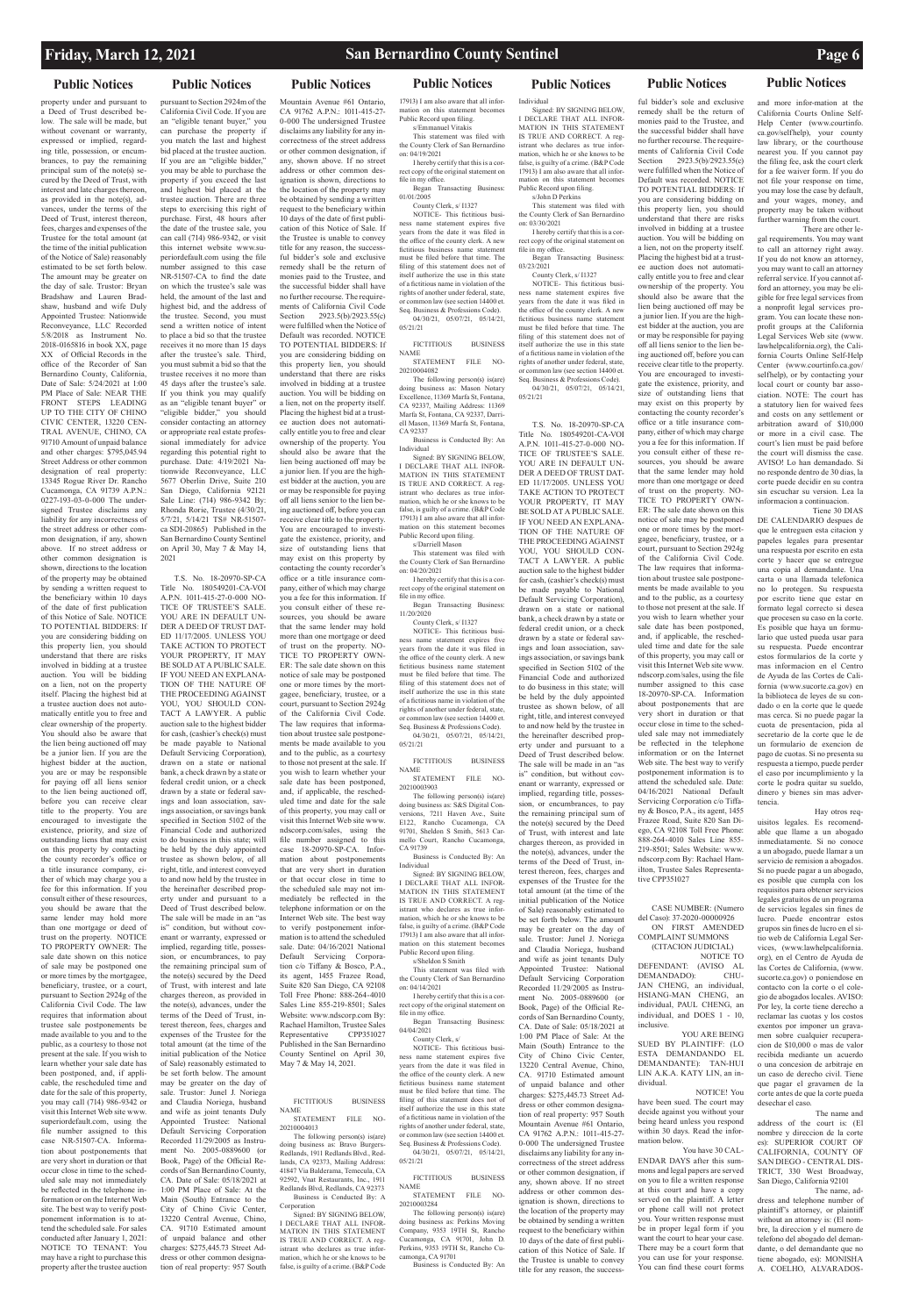MITH, APC, 633 West Fifth St., Suite 900, Los Angeles, CA 90071 (213) 229-2400 Date: (Fecha) OCT

15, 2020 Clerk (Secretario)

(CITACION JUDICIAL) NOTICE TO DEFENDANT: (AVISO AL<br>DEMANDADO): CHU-DEMANDADO):

By: M. MC CLURE, Deputy (Adjunto)

CN976760 CHENG Published in the San Bernardino County Sentinel on 4/30, 5/7, 5/14 & 5/21, 2021

CASE NUMBER: (Numero del Caso): CIVDS2000458 ON FIRST AMENDED COMPLAINT SUMMONS

JAN CHENG, an individual, HSIANG-MAN CHENG, an individual, PAUL CHENG, an individual, and DOES 1 - 10, inclusive.

 YOU ARE BE-ING SUED BY PLAINTIFF: (LO ESTA DEMANDANDO EL DEMANDANTE): YTS DEVELOPMENT, LLC, a California Limited Liability Corporation.

 NOTICE! You have been sued. The court may decide against you without your being heard unless you respond within 30 days. Read the information below.

 You have 30 CAL-ENDAR DAYS after this summons and legal papers are served on you to file a written response at this court and have a copy served on the plaintiff. A letter or phone call will not protect you. Your written response must be in proper legal form if you want the court to hear your case. There may be a court form that you can use for your response. You can find these court forms and more infor-mation at the California Courts Online Self-Help Center (www.courtinfo. ca.gov/selfhelp), your county law library, or the courthouse nearest you. If you cannot pay the filing fee, ask the court clerk for a fee waiver form. If you do not file your response on time, you may lose the case by default, and your wages, money, and property may be taken without further warning from the court. There are other le-

gal requirements. You may want to call an attorney right away. If you do not know an attorney, you may want to call an attorney referral service. If you cannot afford an attorney, you may be eligible for free legal services from a nonprofit legal services program. You can locate these nonprofit groups at the California Legal Services Web site (www. lawhelpcalifornia.org), the California Courts Online Self-Help Center (www.courtinfo.ca.gov/ selfhelp), or by contacting your local court or county bar association. NOTE: The court has a statutory lien for waived fees and costs on any settlement or arbitration award of \$10,000 or more in a civil case. The court's lien must be paid before the court will dismiss the case. AVISO! Lo han demandado. Si no responde dentro de 30 dias, la corte puede decidir en su contra sin escuchar su version. Lea la

Clerk (Secretario) By: SANDRA ORTEGA, Deputy (Adjunto)

informacion a continuacion.

 Tiene 30 DIAS DE CALENDARIO despues de que le entreguen esta citacion y papeles legales para presentar una respuesta por escrito en esta corte y hacer que se entregue una copia al demandante. Una carta o una llamada telefonica no lo protegen. Su respuesta por escrito tiene que estar en formato legal correcto si desea que procesen su caso en la corte. Es posible que haya un formulario que usted pueda usar para su respuesta. Puede encontrar estos formularios de la corte y mas informacion en el Centro de Ayuda de las Cortes de California (www.sucorte.ca.gov) en la biblioteca de leyes de su condado o en la corte que le quede mas cerca. Si no puede pagar la cuota de presentacion, pida al secretario de la corte que le de un formulario de exencion de

**Public Notices Public Notices Public Notices Public Notices Public Notices Public Notices Public Notices**

pago de cuotas. Si no presenta su respuesta a tiempo, puede perder el caso por incumplimiento y la corte le podra quitar su sueldo, dinero y bienes sin mas advertencia.

 Hay otros requisitos legales. Es recomendable que llame a un abogado inmediatamente. Si no conoce a un abogado, puede llamar a un servicio de remision a abogados. Si no puede pagar a un abogado, es posible que cumpla con los requisitos para obtener servicios legales gratuitos de un programa de servicios legales sin fines de lucro. Puede encontrar estos grupos sin fines de lucro en el sitio web de California Legal Services, (www.lawhelpcalifornia. org), en el Centro de Ayuda de las Cortes de California, (www. sucorte.ca.gov) o poniendose en contacto con la corte o el colegio de abogados locales. AVISO: Por ley, la corte tiene derecho a reclamar las cuotas y los costos exentos por imponer un gravamen sobre cualquier recuperacion de \$10,000 o mas de valor recibida mediante un acuerdo o una concesion de arbitraje en un caso de derecho civil. Tiene que pagar el gravamen de la corte antes de que la corte pueda

desechar el caso. The name and address of the court is: (El nombre y direccion de la corte es): SUPERIOR COURT OF CALI-FORNIA, COUNTY OF SAN BERNARDINO - CIVIL DIVI-SION, 247 West Third Street, San Bernardino, CA 92415-0210 The name, ad-

dress and telephone number of plaintiff's attorney, or plaintiff without an attorney is: (El nombre, la direccion y el numero de telefono del abogado del demandante, o del demandante que no tiene abogado, es): MONISHA A. COELHO, ALVARADOS-MITH, APC, 633 West Fifth St., Suite 900, Los Angeles, CA 90071 (213) 229-2400 Date: (Fecha) OCT

> ORDER TO SHOW CAUSE FOR CHANGE OF<br>NAME CASE NUMBER CASE NUMBER

28, 2020

CN976759 LMXC3 Published in the San Bernardino County Sentinel on 4/30, 5/7, 5/14 & 5/21, 2021

CASE NUMBER: (Numero del Caso): 37-2020-00000926 ON FIRST AMENDED COMPLAINT SUMMONS

Notice of Hearing: Date: 06/03/21

(CITACION JUDICIAL) NOTICE TO DEFENDANT: (AVISO AL<br>DEMANDADO): CHU-DEMANDADO): JAN CHENG, an individual, HSIANG-MAN CHENG, an individual, PAUL CHENG, an individual, and DOES 1 - 10, inclusive.

 YOU ARE BEING SUED BY PLAINTIFF: (LO ESTA DEMANDANDO EL DEMANDANTE): TAN-HUI LIN A.K.A. KATY LIN, an individual.

 NOTICE! You have been sued. The court may decide against you without your being heard unless you respond within 30 days. Read the information below. You have 30 CAL-

ENDAR DAYS after this summons and legal papers are served on you to file a written response at this court and have a copy served on the plaintiff. A letter or phone call will not protect you. Your written response must be in proper legal form if you want the court to hear your case. There may be a court form that you can use for your response. You can find these court forms and more infor-mation at the California Courts Online Self-Help Center (www.courtinfo. ca.gov/selfhelp), your county law library, or the courthouse nearest you. If you cannot pay the filing fee, ask the court clerk for a fee waiver form. If you do not file your response on time, you may lose the case by default, and your wages, money, and property may be taken without further warning from the court. There are other le-

Mailing Address: 41847 BALDERAMA TEMECULA,

### gal requirements. You may want to call an attorney right away. If you do not know an attorney, you may want to call an attorney referral service. If you cannot af-

BY SIGNING BELOW I DECLARE THAT ALL IN-FORMATION IN THIS STATE-MENT IS TRUE AND COR-RECT. A registrant who declares as true information, which he or she knows to be false, is guilty of a crime. (B&P Code 17913) I am also aware that all information on this statement becomes Public Record upon filing.

a nonprofit legal services program. You can locate these nonprofit groups at the California Legal Services Web site (www. lawhelpcalifornia.org), the California Courts Online Self-Help Center (www.courtinfo.ca.gov/ selfhelp), or by contacting your local court or county bar association. NOTE: The court has a statutory lien for waived fees and costs on any settlement or arbitration award of \$10,000 or more in a civil case. The court's lien must be paid before the court will dismiss the case. AVISO! Lo han demandado. Si no responde dentro de 30 dias, la corte puede decidir en su contra sin escuchar su version. Lea la informacion a continuacion.

Tiene 30 DIAS

court before the hearing Your appearance may be in person or by your attorney.

DE CALENDARIO despues de que le entreguen esta citacion y papeles legales para presentar una respuesta por escrito en esta corte y hacer que se entregue una copia al demandante. Una carta o una llamada telefonica no lo protegen. Su respuesta por escrito tiene que estar en formato legal correcto si desea que procesen su caso en la corte. Es posible que haya un formulario que usted pueda usar para su respuesta. Puede encontrar estos formularios de la corte y mas informacion en el Centro de Ayuda de las Cortes de California (www.sucorte.ca.gov) en la biblioteca de leyes de su condado o en la corte que le quede mas cerca. Si no puede pagar la cuota de presentacion, pida al secretario de la corte que le de un formulario de exencion de pago de cuotas. Si no presenta su respuesta a tiempo, puede perder el caso por incumplimiento y la corte le podra quitar su sueldo, dinero y bienes sin mas adver-

tencia.

Hay otros req-

ford an attorney, you may be eligible for free legal services from CIVSB2108532 TO ALL INTERESTED PERSONS: Petitioner: JAMES FLANNIGAN IV filed with this court for a decree changing names as follows:

uisitos legales. Es recomendable que llame a un abogado inmediatamente. Si no conoce a un abogado, puede llamar a un servicio de remision a abogados. Si no puede pagar a un abogado, es posible que cumpla con los requisitos para obtener servicios legales gratuitos de un programa de servicios legales sin fines de lucro. Puede encontrar estos grupos sin fines de lucro en el sitio web de California Legal Services, (www.lawhelpcalifornia. org), en el Centro de Ayuda de las Cortes de California, (www. sucorte.ca.gov) o poniendose en contacto con la corte o el colegio de abogados locales. AVISO: Por ley, la corte tiene derecho a reclamar las cuotas y los costos exentos por imponer un gravamen sobre cualquier recuperacion de \$10,000 o mas de valor recibida mediante un acuerdo o una concesion de arbitraje en un caso de derecho civil. Tiene que pagar el gravamen de la corte antes de que la corte pueda

desechar el caso.

The name and

address of the court is: (El nombre y direccion de la corte es): SUPERIOR COURT OF CALIFORNIA, COUNTY OF

SAN DIEGO - CENTRAL DIS-TRICT, 330 West Broadway, San Diego, California 92101

 The name, address and telephone number of plaintiff's attorney, or plaintiff without an attorney is: (El nombre, la direccion y el numero de telefono del abogado del demandante, o del demandante que no tiene abogado, es): MONISHA A. COELHO, ALVARADOS-MITH, APC, 633 West Fifth St., Suite 900, Los Angeles, CA 90071 (213) 229-2400

Date: (Fecha) OCT

15, 2020 Clerk (Secretario) By: M. MC CLURE, Depu-

ty (Adjunto) CN976760 CHENG

JAMES FLANNIGAN IV to Flannigan IV, James THE COURT ORDERS that

all persons interested in this matter appear before this court at the hearing indicated below to show cause, if any, why the petition for change of name should not be granted. Any person objecting to the name changes described above must file a written objection that includes the reasons for the objection at least two court days before the matter is scheduled to be heard and must appear at the hearing to show cause why the petition should not be granted. If no written objection is timely filed, the court may grant the petition without a hearing.

> Time: 9:00 a.m. Department: S16

The address of the court is Superior Court of California,County of San Bernardino, San Bernardino District - Civil Division, 247 West Third Street, Same as above, San Bernardino, CA 92415, San Bernardino

IT IS FURTHER OR-DERED that a copy of this order be published in the San Bernardino County Sentinel in San Bernardino County California, once a week for four successive weeks prior to the date set for hearing of the petition.

Dated: April 20, 2021 Lynn M. Poncin

Judge of the Superior Court. Published in the San Bernardino County Sentinel on 04/30/21, 05/07/21, 05/14/21 & 05/21/21

## FBN 20210004194

The following entity is doing business as MONTCLAIR PLAZA DENTAL GROUP 8660 CENTRAL AVE. STE A, MONTCLAIR, CA 91763: S. DAVE SRIKUREJA, DDS, A PROFESSIONAL CORPORA-TION 25802 HUDSON CT. LOMA LINDA, CA 92354

A California Corporation C4258718

This Business is Conducted By: A CORPORATION

BY SIGNING BELOW, I DECLARE THAT ALL IN-FORMATION IN THIS STATE-MENT IS TRUE AND COR-RECT. A registrant who declares as true information, which he or she knows to be false, is guilty of a crime. (B&P Code 17913) I am also aware that all information on this statement becomes Public Record upon filing.

SUTHEEP DAVE SRI-KUREJA

This statement was filed with the County Clerk of San Bernardino on: 4/22/2021

I hereby certify that this is a correct copy of the original statement on file in my office.

Began Transacting Business: N/A County Clerk, Deputy I1327

NOTICE- This fictitious business name statement expires five years from the date it was filed in the office of the county clerk. A new fictitious business

name statement must be filed before that time. The filing of this statement does not of itself authorize the use in this state of a fictitious name in violation of the rights of another under federal, state, or common law (see section 14400 et. Seq. Business & Professions Code).

Published in the San Bernardino County Sentinel on 04/30/21, 05/07/21, 05/14/21 & 05/21/21

## FBN 20210004013

The following entity is doing business as BRAVO BURGERS-REDLANDS 1911 REDLANDS BLVD. REDLANDS, CA 92373: VNAT RESTAURANTS, INC. 1911 REDLANDS BLVD. RED-LANDS, CA 92373

CA 92952 This Business is Conducted By: A CORPORATION A California Corporation C2455163

EMMANUEL VITAKIS This statement was filed with the County Clerk of San

Bernardino on: 4/19/2021 I hereby certify that this is a correct copy of the original state-

ment on file in my office. Began Transacting Busi-

ness: N/A County Clerk, Deputy I1327

NOTICE- This fictitious business name statement expires five years from the date it was filed in the office of the county clerk. A new fictitious business name statement must be filed before that time. The filing of this statement does not of itself

NOTICE OF PETITION TO ADMINISTER ESTATE OF: JAMES CARRITUE

NO. PROPS 2100519 To all heirs, beneficiaries,

creditors, contingent creditors, and persons

who may otherwise be interested in the will or estate, or both of JAMES CARRITUE

A PETITION FOR PRO-BATE has been filed by MARC E. GROSSMAN in the Superior Court of California, County of SAN BERNARDINO.

THE PETITION FOR PRO-BATE requests that MARC E. GROSSMAN be appointed as personal representative to administer the estate of the decedent.

THE PETITION requests authority to administer the estate under the Independent Adlninistration of Estates Act. (This authority will allow the personal representative to take many actions without obtaining court approval. Before taking certain very important actions, however, the personal representative will be required to give notice to interested persons unless they have waived notice or consented to the proposed action.) The independent administration authority will be granted unless an interested person files an objection to the petition and shows good cause why the court should not grant the authority.

A hearing on the petition will be held in Dept. No. S37 at 9 a.m. on JUNE 16, 2021 at Superior Court of California, County of San Bernardino, 247 West Third Street, San Bernardino, CA 92415, San Bernardino District.

Filed: MARCH 10, 2021 IF YOU OBJECT to the

granting of the petition, you should appear at the hearing and

authorize the use in this state of a fictitious name in violation of the rights of another under federal, state, or common law (see section 14400 et. Seq. Business & Professions Code). creditors, contingent creditors, and persons who may otherwise be interested in the will or estate, or both of BARBARA J. SUM-MERVILLE

state your objections or file written objections with the

Published in the San Bernardino County Sentinel on 04/30/21, 05/07/21, 05/14/21 & 05/21/21 SUMMERVILLE in the Superi-

IF YOU ARE A CREDI-TOR or a contingent creditor of the decedent, you must file your claim with the court and mail a copy to the personal representative appointed by the court within the later of either (1) four months from the date of first issuance of letters to a general personal representative, as defined in section 5 8(b) of the California Probate Code, or (2) 60 days from the date of mailing or personal delivery to you of a notice under Section 9052 of the California Probate Code.

Other California statutes and legal authority may affect your rights as a creditor. You may want to consult with an attorney knowledgeable in

California law.

YOU MAY EXAMINE the file kept by the court. If you are a person interested in the estate, you may file with the court a Request for Special Notice (form DE-154) of the filing of an inventory and appraisal of estate assets or of any petition or account as provided in Probate Code section 1250. A Request for Special Notice form is available from the

court clerk.

Attorney for the Petitioner:

James Lee, Esquire

100 N. Euclid Avenue, Sec-

ond Floor

Upland, CA 91786 Telephone No: (909) 608-

7426

Email address: mail@we-

fight4you.com

Published in the San Bernardino County Sentinel May 7, May 14 & May 21, 2021.

NOTICE OF PETITION TO ADMINISTER ESTATE OF: BARBARA J. SUMMER-

VILLE

NO. PROPS 2100557 To all heirs, beneficiaries,

A PETITION FOR PRO-BATE has been filed by BERL G.

or Court of California, County of SAN BERNARDINO.

THE PETITION FOR PRO-BATE requests that BERL G. SUMMERVILLE be appointed as personal representative to administer the estate of the de-

cedent.

THE PETITION requests authority to administer the estate

under the Independent Administration of Estates Act. (This authority will allow the personal representative to take many actions without obtaining court approval. Before taking certain very important actions, however, the personal representative will be required to give notice to interested persons unless they have

waived notice or consented to the proposed action.) The independent administration authority will be granted unless an interested person files an objection to the petition and shows good cause why the court should not grant the authority.

A hearing on the petition will be held in Dept. No. S37 at 9 a.m. on JUNE 24, 2021 at Superior Court of California, County of San Bernardino, 247 West Third Street, San Bernardino, CA 92415, San Bernardino Dis-

trict.

IF YOU OBJECT to the granting of the petition, you should appear at the hearing and state your objections or file written objections with the court before the hearing. Your appearance may be in person or by your attorney.

IF YOU ARE A CREDI-TOR or a contingent creditor of the decedent, you must file your claim with the court and mail a copy to the personal representative appointed by the court within the later of either (1) four months from the date of first issuance of letters to a general personal representative, as defined in section 58(b) of the California Probate Code, or (2)

60 days from the date of mailing or personal delivery to you of a notice under Section 9052 of the California Probate Code.

Other California statutes and legal authority may affect your rights as a creditor. You may want to consult with an attorney knowledgeable in California law.

YOU MAY EXAMINE the file kept by the court. If you are a person interested in the estate, you may file with the court a Request for Special Notice (form DE-154) of the filing of an inventory and appraisal of estate assets or of any petition or account as provided in Probate Code section 1250. A Request for Special Notice form is available from the court clerk.

Filed: April 26, 2021 Attorney for the Petitioner: Jennifer M. Daniel, Esquire 220 Nordina St.

Redlands, CA 92373 Telephone No: (909) 792- 9244 Fax No: (909) 235-4733 Email address: jennifer@ lawofficeofjenniferdaniel.com Attorney for Berl Summerville

Published in the San Berardino County Sentinel May 7, 14 & 21, 2021.

SUMMONS – (CITACION JUDICIAL)

CASE NUMBER (NUME-RO DEL CASO) CIVDS2022567 NOTICE TO DEFEN-DANTS (AVISO DEMAN-DADO): F.S.G.M. MEDICAL CLINIC, INC., a California corporation; COUNTY OF OR-ANGE, a local public entity; ARTURO RUIZ, an individual; JOHN. H. BUCKNER, an individual; CITY OF SAN BER-NARDINO, a local public entity; STATE OF CALIFORNIA FRANCHISE TAX BOARD, an agency of the state of California; COUNTY OF SAN BERNARDINO, a local public entity; PORTFOLIO RECOV-ERY ASSOCIATES, L.L.C, a Delaware limited liability company; ALL PERSONS UN-KNOWN CLAIMING ANY LEGAL OR EQUITABLE RIGHT, TITLE, ESTATE, LIEN OR INTEREST IN THE PROP-

ERTY DESCRIBED IN THE COMPLAINT ADVERSE TO PLAINTIFF'S TITLE, OR ANY CLOUD UPON PLAINTIFF'S TILE THERETO and DOES 1 -20, INCLUSIVE.

YOU ARE BEING SUED BY PLAINTIFF (LO ESTA DEMANDANDO EL DEMAN-DANTE):

GILBERT SANDOVAL NOTICE! You have been

sued. The court may decide against you without your being heard unless you respond within 30 days. Read the information below.

You have 30 CALENDAR DAYS after this summons is served on you to file a written response at this court and have a copy served on the plaintiff. A letter or phone call will not protect you. Your written response must be in proper legal form if you want the court to hear your case. There may be a court form that you can use for your response. You can find these court forms and more information at the California Courts Online Self-Help Center (www.courtinfo.ca.gov/selfhelp), your county law library, or the courthouse nearest you. If you cannot pay the filing fee, ask the court clerk for a fee waiver form. If you do not file your response on time, you may lose the case by default, and your wages, money, and property may be taken without further warning from the court.

There are other legal requirements. You may want to call an attorney right away. If you do not know an attorney, you may want to call an attorney referral service. If you cannot afford an attorney, you may be eligible for free legal services from a nonprofit legal services program. You can locate these nonprofit groups at the California Legal Services Web site (www. lawhelpcalifornia.org), the California Courts Online Self-Help Center (www.courtinfo.ca.gov/ selfhelp), or by contacting your local court or county bar association. NOTE: The court has a statutory lien for waived fees and costs on any settlement or arbitration award of \$10,000 or more in a civil case. The court's lien must be paid before the court will dismiss the case. ¡AVISO! Lo han demandado. Si no responde dentro de 30 dias, la corte puede decidir en su contra sin escuchar su version. Lea la informacion a continuacion Tiene 30 DIAS DE CAL-ENDARIO después de que le entreguen esta citación y papeles legales para presentar una repuesta por escrito en esta corte y hacer que se entreque una copia al demandante. Una carta o una llamada telefonica no le protegen. Su respuesta por escrito tiene que estar on formato legal correcto si desea que procesen su caso en la corte. Es posible que